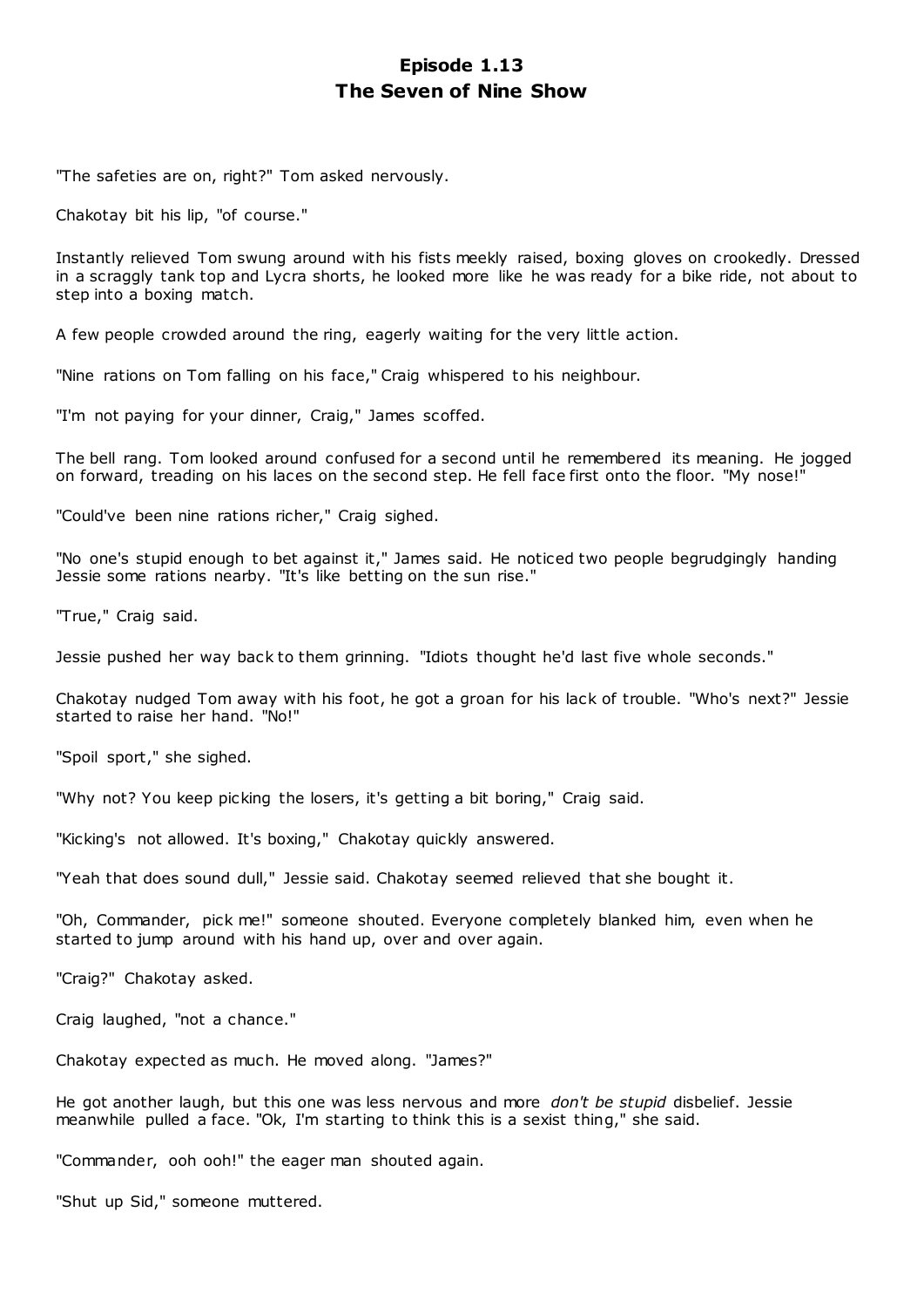Chakotay shook his head, "no, why would you think that?"

Jessie's eyes rolled toward James who was still laughing, "really? I'll fight every single guy here regardless. But ohno Jessie, you can't play, girls are *scawy*..."

"I don't get it," Craig pouted.

"Patronising ass," Jessie whispered dangerously.

Chakotay was momentarily speechless. "I wasn't. Why must you make a fuss over everything?"

"I like boxing," Sid tried again mid jump.

"It wouldn't kill either of you Security types to learn some sort of fighting skill," Chakotay said.

James shook his head, "really? I've been getting by on sarcastic quips all this time. Ain't broke."

Tom stumbled up to exit the ring. Chakotay was about to warn him, but didn't have time to before he walked into the rope. He fell head first over the top of it, his feet caught the rope and left him hanging upside down.

"That's good too," Craig sniggered.

Chakotay sighed, "I'm not going to keep sparring with the hologram for your amusement. Why show up if you're not going to join in?"

Everyone pointed at Tom still dangling. "Seriously guys, help!" he cried out.

"Safeties are on. It's not a real fight. It's fun and a great way to unwind," Chakotay argued.

"I'll say," Jessie giggled.

"I can't feel my head," Tom whimpered.

"When can you?" James asked.

"Oh very funny Jess," Tom huffed, his face now turning a dark shade of red.

Jessie narrowed her eyes, "that was James."

"Oh, then er... another round Chak?" Tom stammered.

"We haven't had one yet," Chakotay reminded him.

Sid's head popped up from the crowd like bread in a toaster. "Hellloooo?"

"Most of you only came to watch people like Tom humiliate themselves. I get that. I'll admit to inviting him myself for that reason," Chakotay said, smirking slightly.

"Hey!" a purple faced Tom groaned.

"But if no one volunteers, show's over," Chakotay said.

"Oh god, fine. Should be a laugh," James said, he stepped forward.

Jessie winced while Sid made a pathetic aaaw sound from the back. Most of the audience placed their bets on Chakotay once more.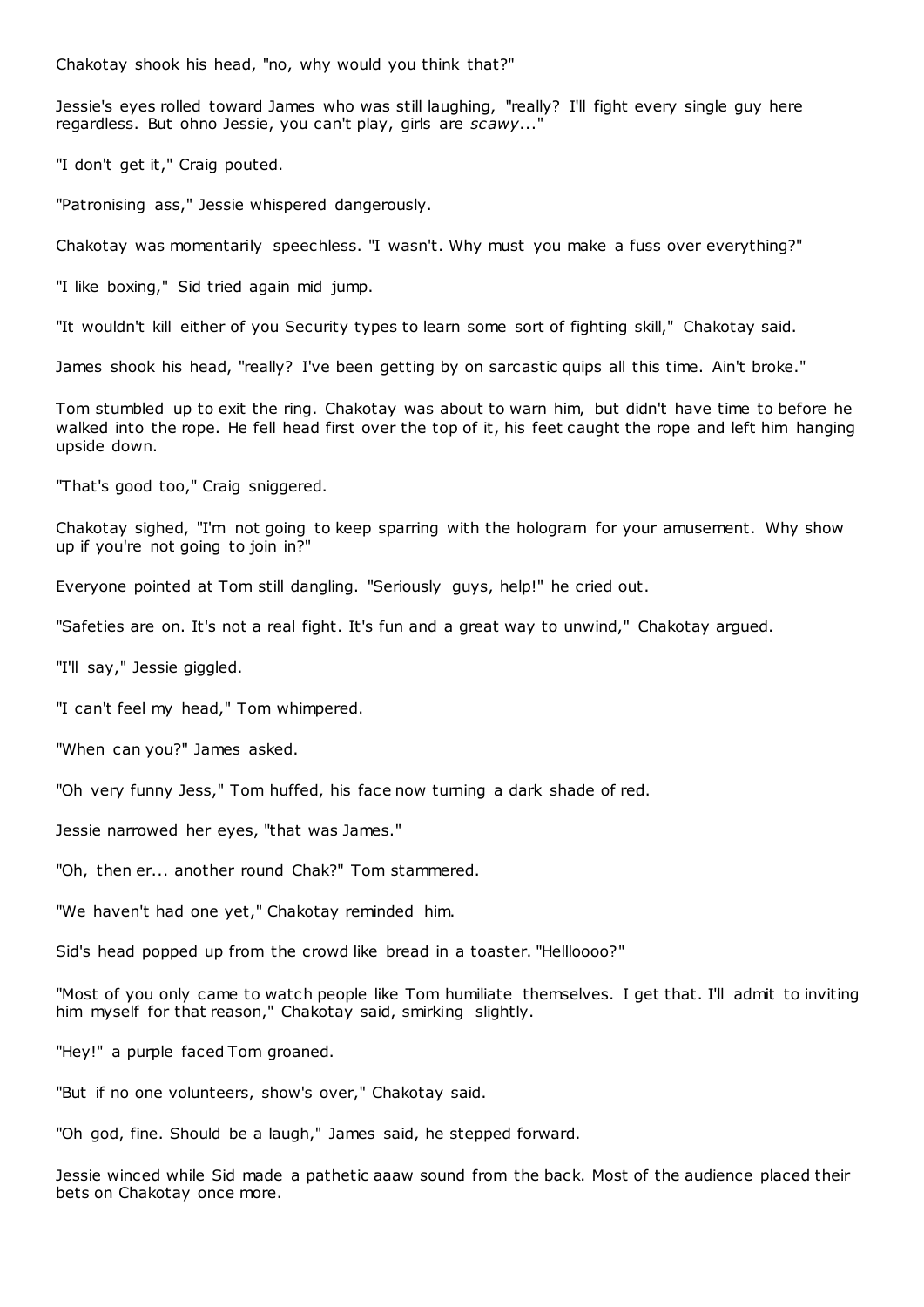James ducked down through the gaps in the ropes, pushing Tom on route. He made a yelp before banging into the floor.

"All right, gloves," Chakotay said, gesturing to a few remaining pairs of boxing gloves in the corner of the ring. "They're aligned with the safety protocols to soften the blow."

"Sounds like fun," James said with disinterest.

Chakotay waited for him to put the gloves on. "Have you ever boxed before?"

James looked at his gloved hands with a grimace, "really not." The answer prompted a few more bets amongst the crowd not in his favour.

"Uh huh," Chakotay sighed. At least his last miss-match showed enthusiasm. "Okay, no hits below waist. Keep your elbows low, avoid straight hits, you can't let me see you coming."

"I got it, punch and dodge," James said.

Chakotay clicked his tongue and smirked, shaking his head. "It isn't as easy as it looks. I'm not easy to hit." He gestured to the hologram with the bell. "Ready?"

"Oh we're really doing this," Jessie sighed.

"What, does he suck?" Craig asked, secretly hoping so since he'd already made his bet for Chakotay to win.

"Hmm," Jessie hesitated.

The bell rang. Chakotay made the first move with two light left handed jabs to his opponent's right. James dodged him in time. Chakotay though knew he would, and went in for a right handed but light punch, no harder than a tap. He had a teaching comment in mind ready to say, when James' left hand raised to deflect it all together.

"Good move. You've done this before?" Chakotay said, before he noticed something was off. James' eyes seemed a lot wider than normal. His face was tense, he was taking a step back. "What?" Chakotay said with some concern. He looked over his shoulder to see if what he was reacting to was behind him.

Only it wasn't. James couldn't see the Commander anymore. In his perspective he had vanished. Another man stood in his place. Tall, dark and imposing eyes stared back at him. The stranger's head shook as if judging him.

James bumped into the ropes as he backed away, startling him so much he gasped. Jessie meanwhile pushed through the crowd to reach him. She didn't make it in time, as he climbed through the gap before she was even half way and darted for the exit.

Malicious laughter followed him out. One of them belonging to the tall man no one else could see.

Chakotay froze the moment he had turned around. The ring twisted, folded over itself. The people behind it were blurry at first until their shapes faded away into the background. Voices echoed all around him. A lone one penetrated the rest, slow but urgent. He swung back around in time to see a fist fly towards his face.

The darkness overtook his fall, he did not feel a thing as he slammed face first into the ground.

"Is this, does this count as a draw?" Craig stuttered.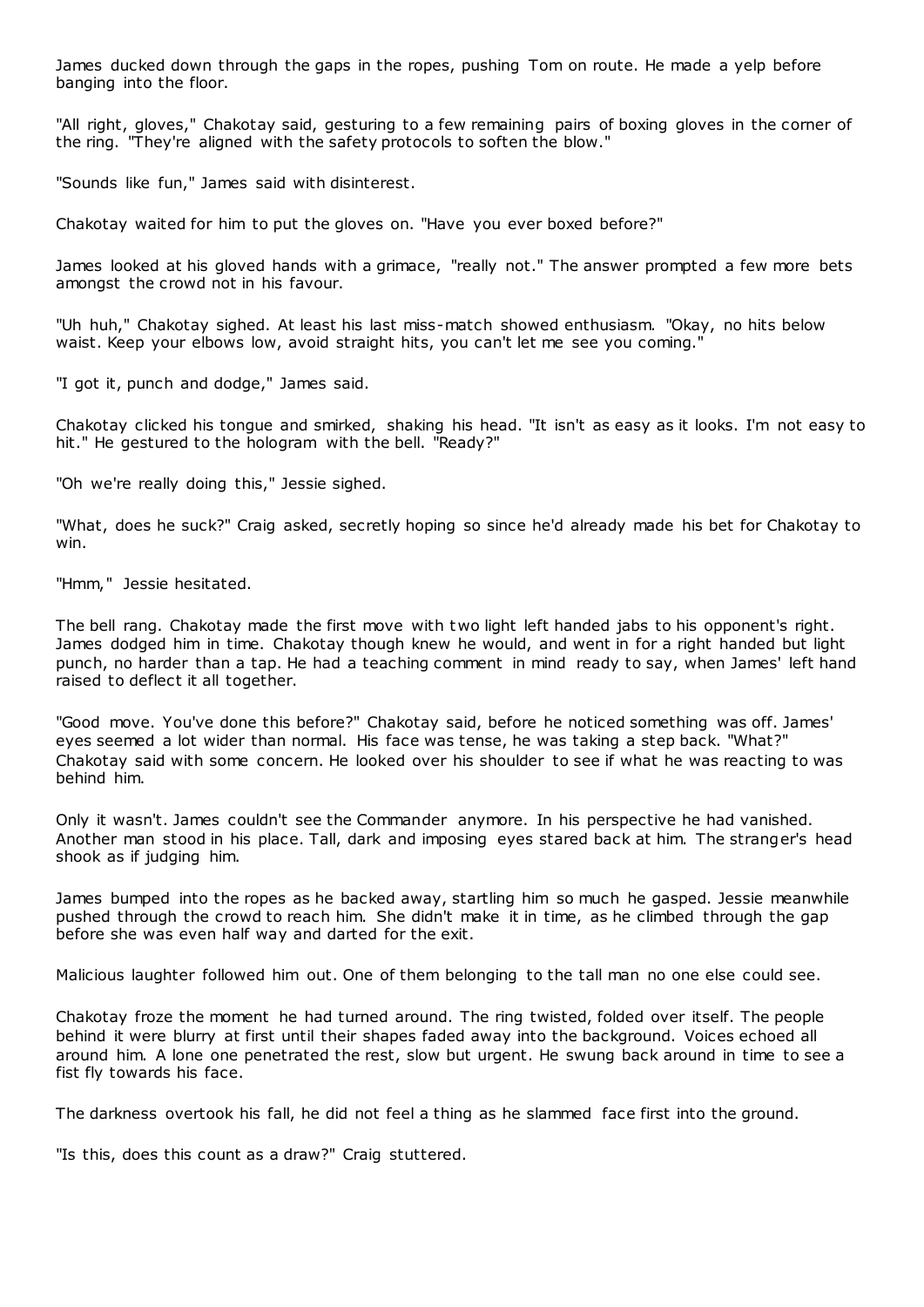*Daily Log, Seven of Nine, Stardate 52584.4: As per the Doctor's instruction, I'm working on improving my social skills. The first chapter titled 'The World Smiles With You' has proven rather challenging. The varied amount of reactions I've had has not helped.*

Seven turned the corner. There she saw the two children of the ship playing tag a short way forward. As soon as she approached she let loose a forced toothy grin. Kiara promptly burst into tears and ran away shouting for her mother.

*Children are irrational. The Captain has likely spoken rudely about me to the child. I am not concerned...*

"Maybe you should start small," Naomi suggested.

*...About her subunit's extreme reaction. I will continue my efforts.*

"Oookay?" Naomi said while pulling a face. "At least stop talking and grinning at the same time. It's creepy."

Another crewmember joined them from around the corner. Seven pointed her smile toward him. He screamed hysterically as he ran back the way he came.

"You have the biggest mouth I've ever seen," Naomi said helpfully.

Seven finally looked down at the child to address her. Her smile vanished completely leaving only her usual blank expression when she did. "I'm practicing my social skills. I tested many smiles in the mirror first."

Naomi smiled awkwardly, "gee, and that's the winner? Were you looking at a photo of a sane smile?"

"What?" Seven frowned.

"You're not supposed to grin on cue. You smile when you're happy, or if you're being nice, or when you want something and mom won't listen," Naomi explained. She smiled sweetly to prove her point. "Seriously, you've never smiled naturally before?"

Seven knew the answer, but she still stopped to think about it.

*The Doctor briefly glanced in his direction, he looked a little offended. "Of course, who do you think you're talking to?" Both of them swore they saw a tiny smirk appear for a second on Seven's lips.*

"No. I am in complete control of my emotions. I have not suffered such a malfunction," Seven replied.

Naomi fidgeted slightly, clearly unnerved. "Um, excuse me. I think I hear my factory recalling me." She ran in the direction everyone else had.

*It was as I thought. Children are even more baffling than adult Humans. I should focus my attention on the astronomical survey of a proto nebula formation. No doubt the Doctor will ask for my 'homework' as he calls it.*

"How many?" the Doctor grunted. He held up what looked like twelve, then three, and finally six fingers in his face.

"Uh three," Chakotay answered with the only possible answer. It looked like a blurred web to him anyway.

The Doctor helped him sit up. "Good guess." He angrily waved a regenerat or over his swollen eye and gashed eyebrow. "I suppose you'll want to keep this scar as some manly trophy," he said bitterly.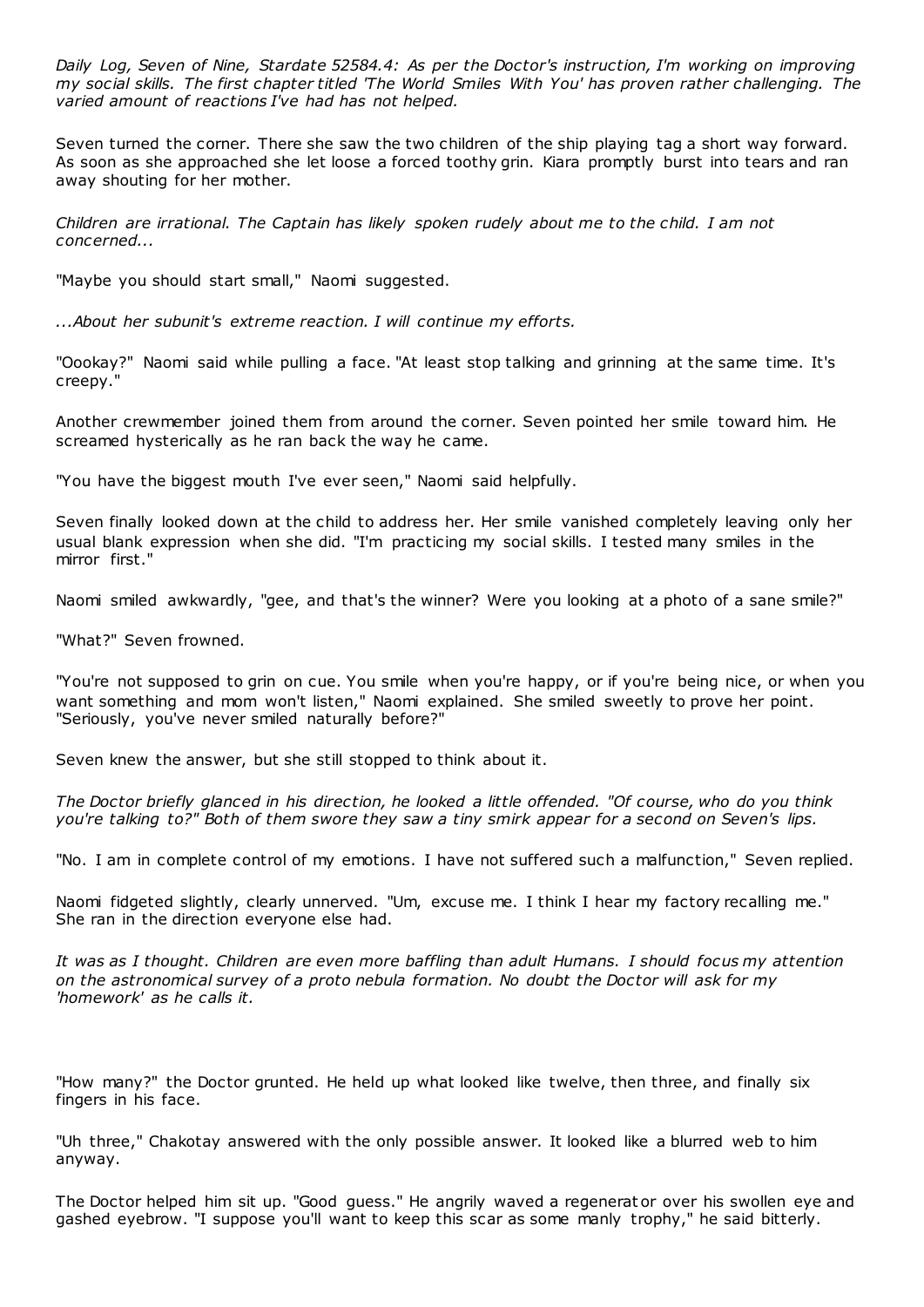Chakotay laughed briefly, "I wouldn't want to blemish your perfect record, Doc ."

"If it weren't bad enough, you invited the entire crew over for your fun blood letting," the Doctor huffed. He roughly cusped the Commander's chin to hold him still, and finish the treatment.

"You've got the wrong idea. Besides the safeties should have lessened or eliminated any risk," Chakotay protested once he was done.

"How reassuring from the man with a hairline fracture of the septum, edema beneath the anterior fossa of the cranium..." the Doctor muttered whilst hovering the tricorder next to his head.

"I saw something strange," Chakotay cut in.

"That doesn't surprise me," the Doctor said.

Chakotay slid off the biobed, "no, it happened before I was hurt. I think James saw it too."

The Doctor looked on curiously, "really?"

"He was reacting to something, so I looked behind me. The ring churned, dist orted," Chakotay tried to explain.

"Hmm, no one else reported this so we can rule out Holodeck malfunction. It could've been an hallucination brought on by the pressure building on the optic nerves," the Doctor said. Just in case he did yet another scan.

"No. I was keeping away from everyone the entire time. No one touched me," Chakotay said.

The Doctor's brow furrowed, eyebrow raised. "Hmm, a number of the ganglia in your visual cortex are hyperactive."

Chakotay's chin shot up so the pair made eye contact. "What?"

"Did Mr Taylor bring an energy weapon into the ring, or..." the Doctor stuttered.

"No, just his usual sunny attitude," Chakotay smiled slightly.

The doors opened swiftly, Seven strode inside. "Doctor, you are late. We were scheduled for an away mission at 1800 hours," she said.

"I'm afraid something came up," the Doctor said, gesturing to the now treated Commander in his boxing attire.

The ground beneath them trembled. The Red Alert siren soon followed.

*"Chakotay to the Bridge,"* Kathryn's voice said over the comm.

Chakotay rushed for the exit, the Doctor quickly stepped after him. "I want you back in here later for some tests, unless you want to be seeing things on a regular basis."

On hearing that, Chakotay's shoulders tensed visibly. The Doctor didn't have time to dwell on it, he had already gone.

"We may have to reschedule," the Doctor smiled awkwardly. Seven's eyebrow flickered upwards.

#### **The Bridge:**

The turbolift opened to allow Chakotay into the Bridge, now in uniform but still straightening his sleeves in a hurry. The viewscreen showed a strange anomaly ahead of them, it reminded him of water bubbling.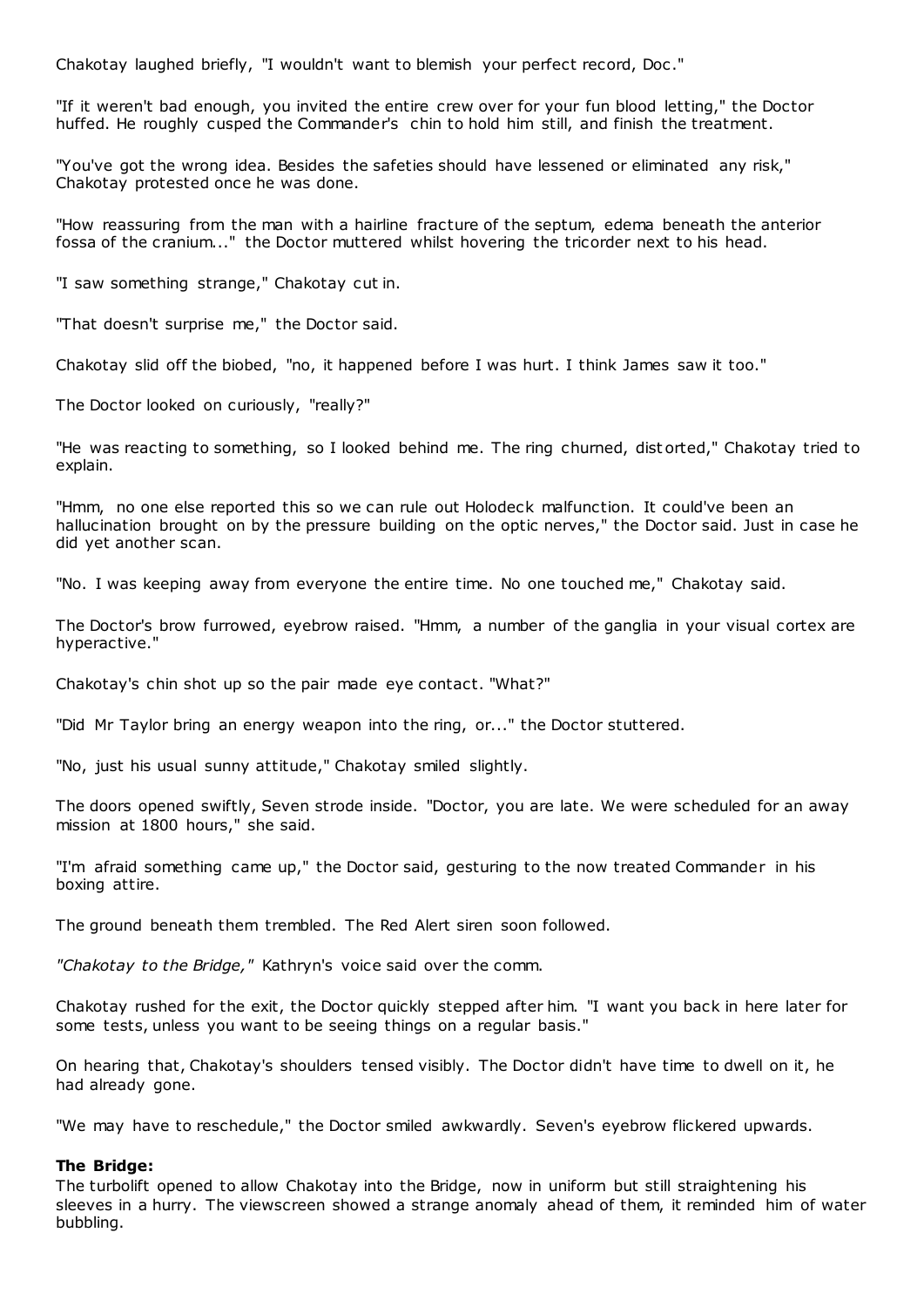"Ion storm?" he asked as the ship trembled again.

"I wanted to call it the washing machine, but apparently wibbly wobbly thing is funnier," Jessie replied. Tom mimed her words badly while pulling a face.

Kathryn inhaled deeply though her nose while clenching her jaw. "Apparently I took command of the USS Nursery by mistake."

"The anomaly spans two light years. Energy emissions exceed that of an average star by twelve. It doesn't match anything in our database," Tuvok reported.

Kathryn's scientific side took over for a moment, she stared curiously at the strange phenomenon on the screen.

"It's moving again," Tom reported. He didn't wait for the order, he told Voyager to reverse out of its way.

"And of course it won't sit still," Kathryn said. She exhaled sharply, she almost laughed at the absurdity of it. "We just don't do normal, do we?"

Tom panicked at the console readouts he was getting. "It's following us, and faster too." The ship rumbled once more, and far more violently to prove what he was saying.

"Tuvok, if we don't already have shields up..." Kathryn warned.

"That we do," Tuvok said, hiding any relief he had deep within.

Chakotay rushed over to claim his chair in between shakes. "Don't just back us off, get us out of here."

"No time," Tom stuttered. Still he tried to follow his orders.

The trembling was continuos for a minute until it finally stopped. Chakotay glanced up at the viewscreen. He noted the strange blurry and pulsing starfield on the viewscreen seemed to be moving. He assumed the movement was only his hyper cortex and left it as that.

"Oh, what fresh hell is this?" Kathryn snarled.

Silence took over as everyone tried to get her an answer. Chakotay gave Tom the order to stop in the meantime.

"I... don't know," Jessie said, getting a little frustrated with Opps. "Sensors are garbled. Things keep moving. It makes no sense."

Kathryn sighed. Watching the space in front of them churning, she wasn't surprised. Her curiosity was once again piqued, which helped ease her irritation for the moment. "Hmm, we could be the first Starfleet crew to investigate something like this. First we should look for a way out. Then for as long as we can stay here undamaged, we can coll..."

*"Seven of Nine to the Bridge."*

"Learn everything about it from our Borg who already knows about it," Kathryn muttered in deadpan. Everyone in earshot winced as she slammed her hand into her commbadge. "What?"

*"Please report to Astrometrics at once."*

Kathryn bit her tongue until she tapped the commbadge again. "Translation. Do as I say, now! Please."

"Looking on the bright side, she's half polite," Chakotay smiled at her. Kathryn managed to smirk back at him.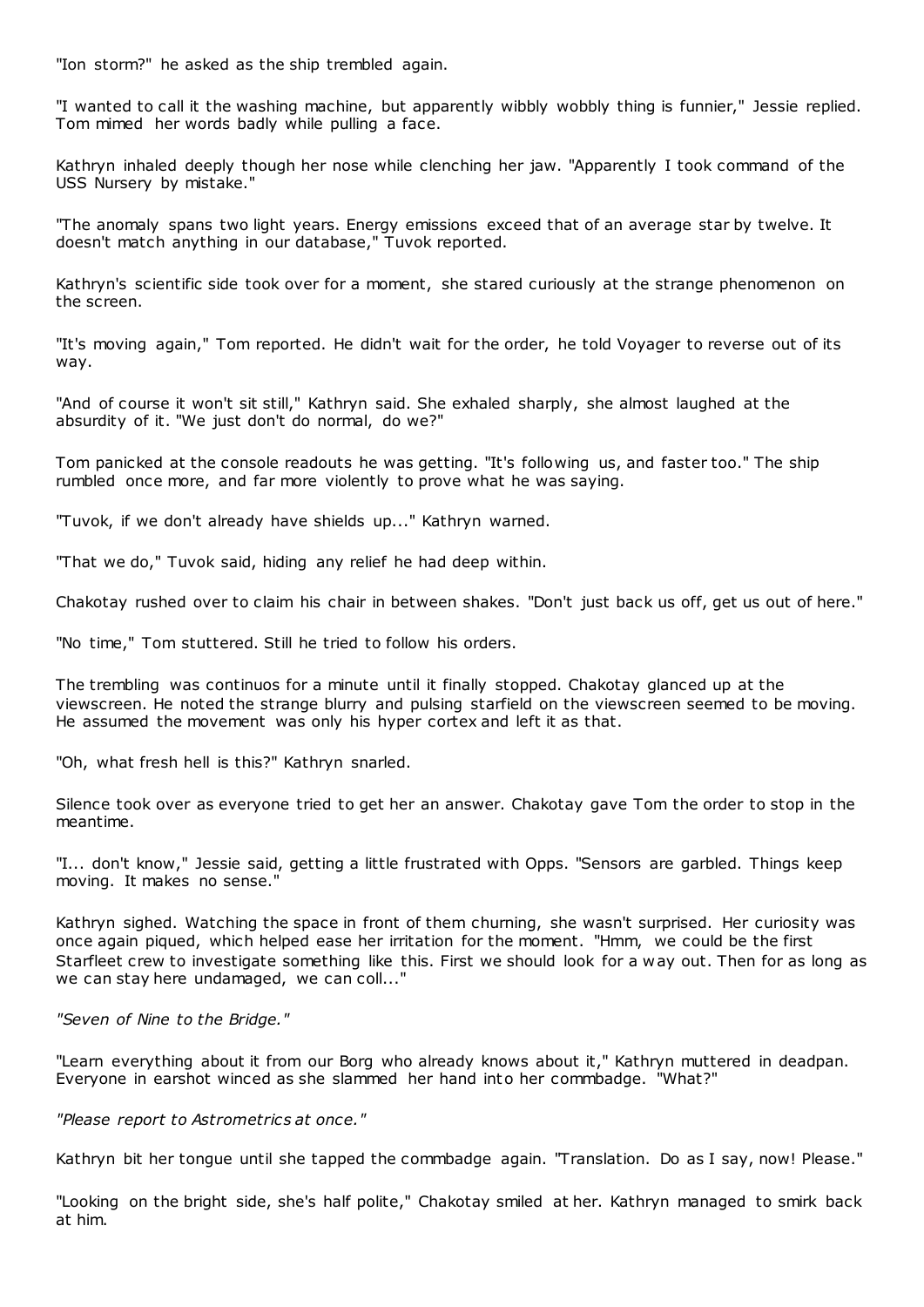The Mess Hall was buzzing. Most of the people there hung around the windows, staring at this strange area of space.

A new arrival walked in. He stared briefly at the crowd, which blocked a lot of the outside view for him, before joining one of the few occupied tables.

"Duty calls," Craig said as he sat down.

James kept his stare fixed to the table and the drink in his hand. "Mmm," was the only noise he made.

"Two hours ago," Craig said meekly. "I told Tuvok you were in Sickbay, but I didn't think you'd make a liar out of me."

James slowly looked toward him. His face was mostly buried in his hand, so Craig couldn't really tell if he was mad, tired, or indifferent. "What?"

Craig sighed a little louder than he intended. "Red Alert. All teams report to duty. You've been doing this longer."

"Hey!" Neelix cried from the kitchen.

He saw a hint of a frown in his eyes, then finally James moved his hand down which confirmed that. His eyes drifted up to where the red lights were flashing. "Oh. Sorry."

"Don't be. What you should be sorry about is costing me three rations," Craig smirked at him. That faded as James stared at him blankly. He broke into a stutter, "I didn't bet against you. No... everyone's talking about it though. Not me. I lost rations on a whole other bet. I don't even remember anything weird happening. Man, Tom looked pathetic ..."

"Stop," James said.

Craig sighed in relief, "thank you." He still laughed a little nervously though. It made James shake his head and turn it away from him. "You know, you always seemed like the type that didn't care what people thought. Why...?"

"Why what? I missed the Red Alert klaxon, that's all," James said bitterly.

"Yep, wrong," Craig said, instantly regretting it.

Fortunately though James didn't take it the way he meant it, or he simply didn't care if he did. Either way, he didn't look too bothered about his comment. "Let everyone gossip. I don't care. I'm used to it," he said tiredly.

Craig looked on with a frown of his own.

Neelix scampered out of his kitchen, tears were in his eyes. "Who's been helping themselves to the food?" The few that looked over to see what he was talking about, cringed at the plate of raw meat he was holding.

Kathryn turned up her nose as she looked around Astrometrics. "Why does it smell like metal in here?"

"Metal?" Chakotay said with a raised eyebrow.

Seven paid no attention to either of them. Her thumb raised to rub beside her lip, then she inspected it. "Curious."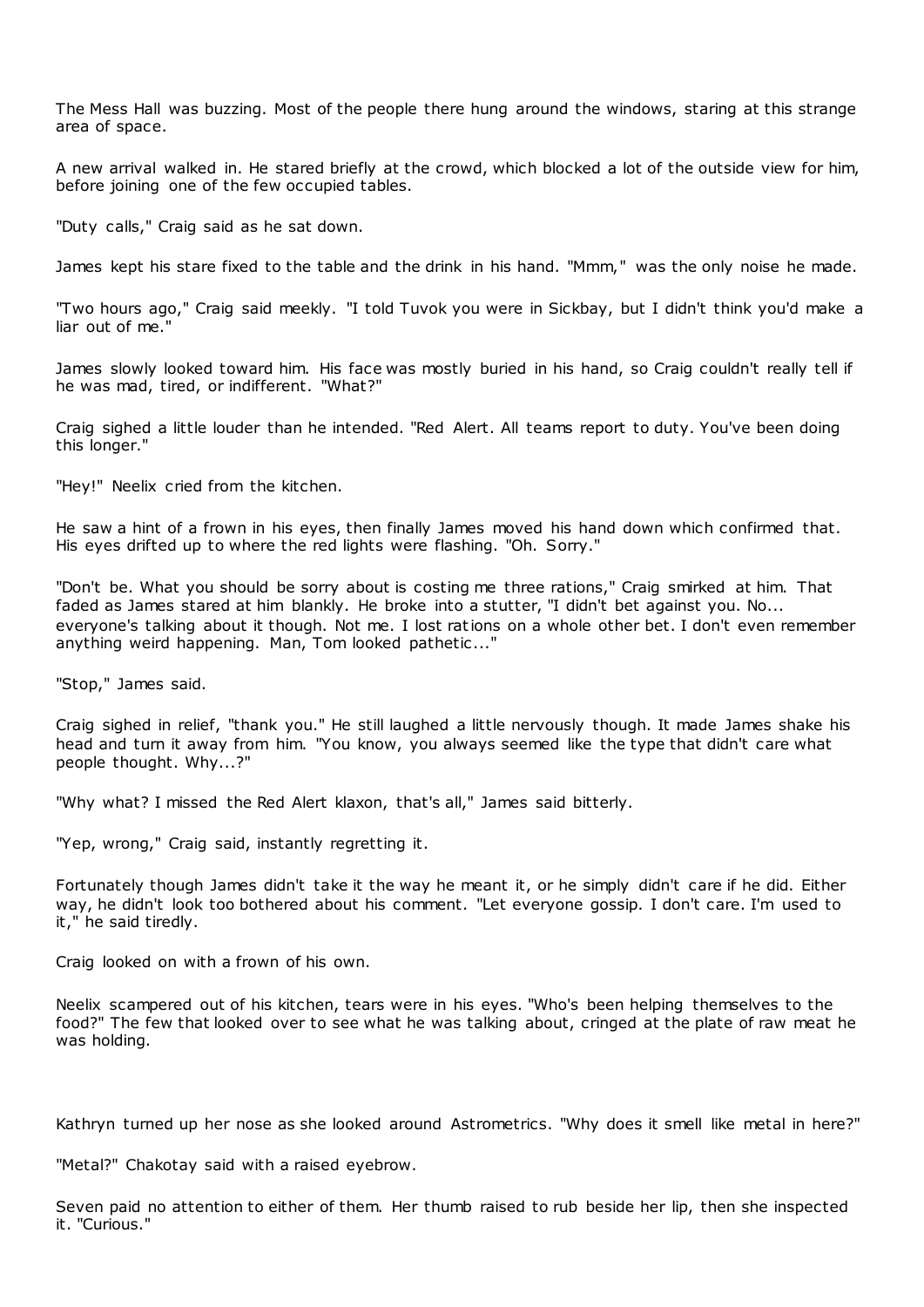"No it's not, just mildly annoying," Kathryn said. "The anomaly?"

"The Borg have observed this phenomenon several times," Seven said while placing her hand back down in front of her by the console. "When the anomaly appears, the laws of physics in that region are in a state of flux..."

"I hated that one," Kathryn muttered.

Chakotay briefly glanced at her with an amused expression. "I don't think we need to worry about replicators turning the hull into stone just yet."

Seven was naturally confused. Kathryn meanwhile scowled lightly, like she couldn't be bothered to do it properly. "Simpler times."

"So, I'm going to assume if the Borg know about this, they'll know a way out," Chakotay said, still smiling.

"Of course," Seven said. The rest of the room stared, waiting for her to go on. "Only one cube escaped."

Kathryn waited a few more seconds before forcing a slight gasp. "Oh, I'm sorry. I dozed off. I had this funky dream where Seven of Nine didn't have all the answers to the problem and we had to solve it the old fashioned way. It was interesting, kept me guessing and in the end the experience bettered, or worsened the people involved. It was almost like a story."

Both Seven and Tuvok raised their eyebrows at the same time. Chakotay struggled to keep his laughter silent.

"But back to real life. You were saying about a Borg cube encountering this thing and relaying its experience back to the collective," Kathryn said humourlessly.

Seven stared blankly, blinking once. "I... do not know. The cube did not enter it."

Kathryn stared back with her eyes wider than normal. After blinking her face returned to her normal one. She turned on her heel to pass a sly smile. "Nobody pinch me."

"If the usual constants such as stars and planets are shifting, our sensors will not be able to function correctly," Tuvok said to get back on track.

Seven didn't notice that her head and shoulders had lowered until she needed to look up at the big screen. The three continued discussing the situation without her.

*I do not understand why the Captain continues to exclude me with anecdotes from the past I was not here for. Or strange comments, jokes that I do not understand. She clearly does not want me to be a member of her crew.*

"What kind of name is Chaotic Space? Did you hit your head..." Kathryn said. "Oh."

*No. She treats everyone with equal scorn. It's her way.*

Chakotay laughed with the Captain, "it runs in the family, clearly."

"Seems so," Kathryn smirked.

*If she did not want me here, I imagine she wouldn't put the effort in to make fun of me. I would be alone, ignored and underappreciated. End Log.*

Kathryn looked at the drone with wide eyes pointed to the right. "She's doing it again." Her finger pointed to the door. Chakotay nodded and followed her there. Tuvok frowned at the drone as he eventually did the same.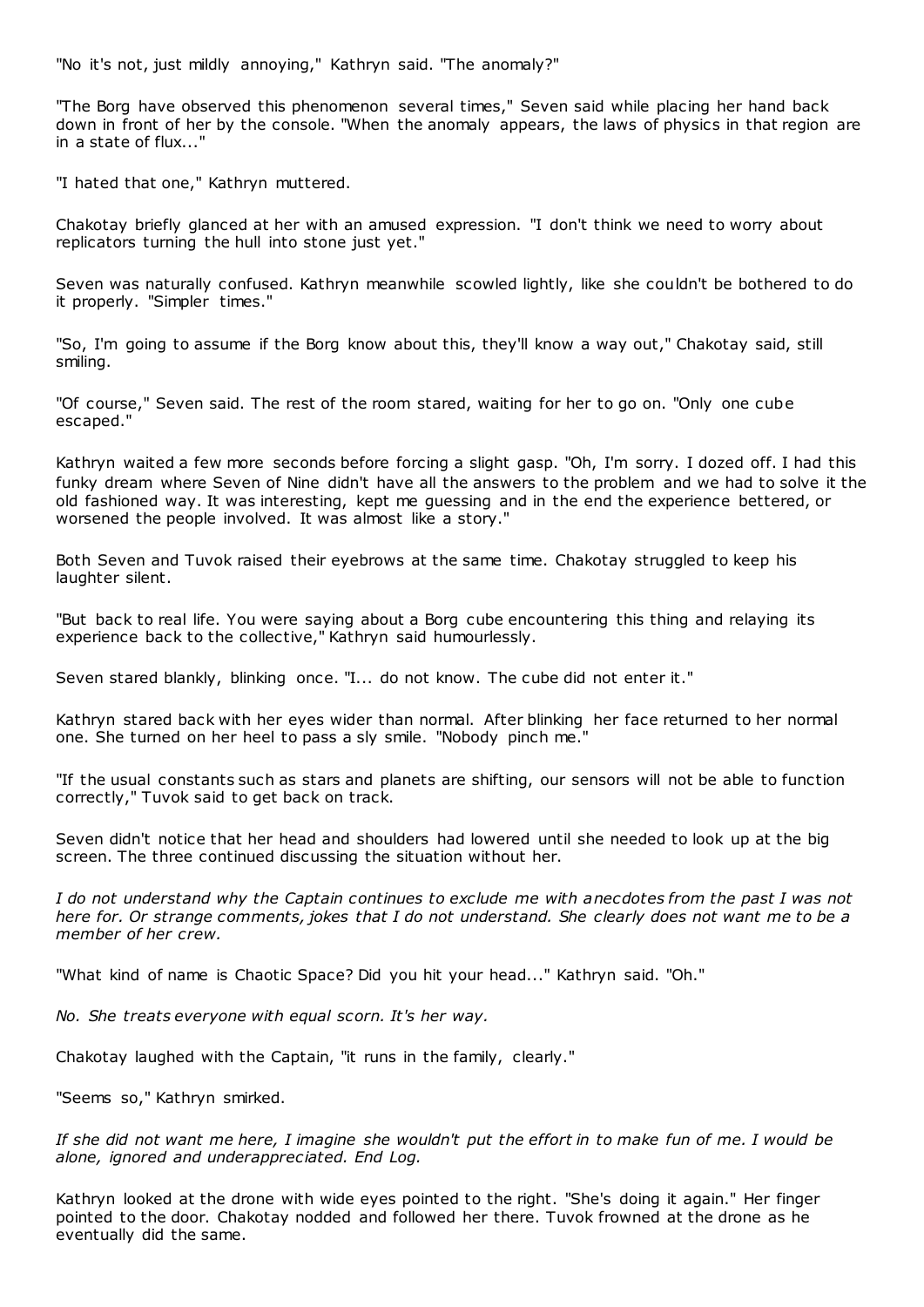Seven seemed puzzled to find herself alone.

It didn't last for long.

He had at least twenty minutes of peace remaining before the day truly began. Chakotay relaxed in his chair, tapping away at the computer sitting on the armrest. A cup of tea in his hand, ready to sip. He was about to do just that when he was interrupted by thunderous footsteps coming towards him.

"Daddy!" Kiara whined when she reached him. She wasted no time climbing up his legs to get to his lap. He noticed the tears in her eyes so he quickly leaned over to help her up with his only spare arm. "There's pervs in my room."

Chakotay sighed, "where did you learn that word?" He knew the answer, he just wanted to make sure.

"They won't shut up. Can't you hear them?" Kiara whimpered.

Chakotay internally flinched. He forced himself to look in the direction of her room. It seemed normal, and it was more than likely his daughter still hadn't fully waken up from a nightmare. However he couldn't shake off the dread he was feeling.

Carefully he raised from the chair and placed her down into it. A smile painted on to reassure her. "It's okay, daddy will check it out." The little girl still seemed afraid despite his efforts. He kept the smile there until he began to make his way towards the door.

*"Begin round one,"* the computer said very faintly.

It stopped him mid step. He wondered if he misheard or fallen asleep himself. He didn't want to alarm Kiara any further, so he carried on towards the door. With every step he made, a low rumbling sound grew in volume. The path ahead of him seemed to sway, edges blurred gently into each other.

Once he reached the door, allowing it to open, the rumbling increased sharply. They sounded more like voices, hundreds of them mumbling over the top of each other.

The bedroom itself appeared to be normal at first glance. No one was there. The bed sheets were upturned, most of the duvet crumpled up at the foot of the crib. A teddy bear peeping out from underneath the pile. As he moved his head away toward the wardrobes, a slight movement in the corner of his eye got him to look back.

A pair of patterned boxing gloves were now sitting on the dead centre of the bed.

*"Begin round one,"* he heard the computer say again, still faintly.

He hesitantly walked over to the gloves, his hands slowly reached for them.

"Daddy?" Kiara's voice said quizzically behind him. It cut through the other sounds he was hearing, killing them off with one slice. He looked over his shoulder to see his daughter standing at the door. "Nessy's not a perv."

"Huh?" Chakotay mumbled. He looked forward again to find his hands were clutching the teddy bear, and not the gloves he originally saw.

Naomi jumped into the dead end leading to the Jeffries Tube. She then peered around the corner, all while keeping her back against the wall.

Footsteps approached, then a blur streamed passed. Naomi waited a little while before stepping out and following that blur and its fading footsteps.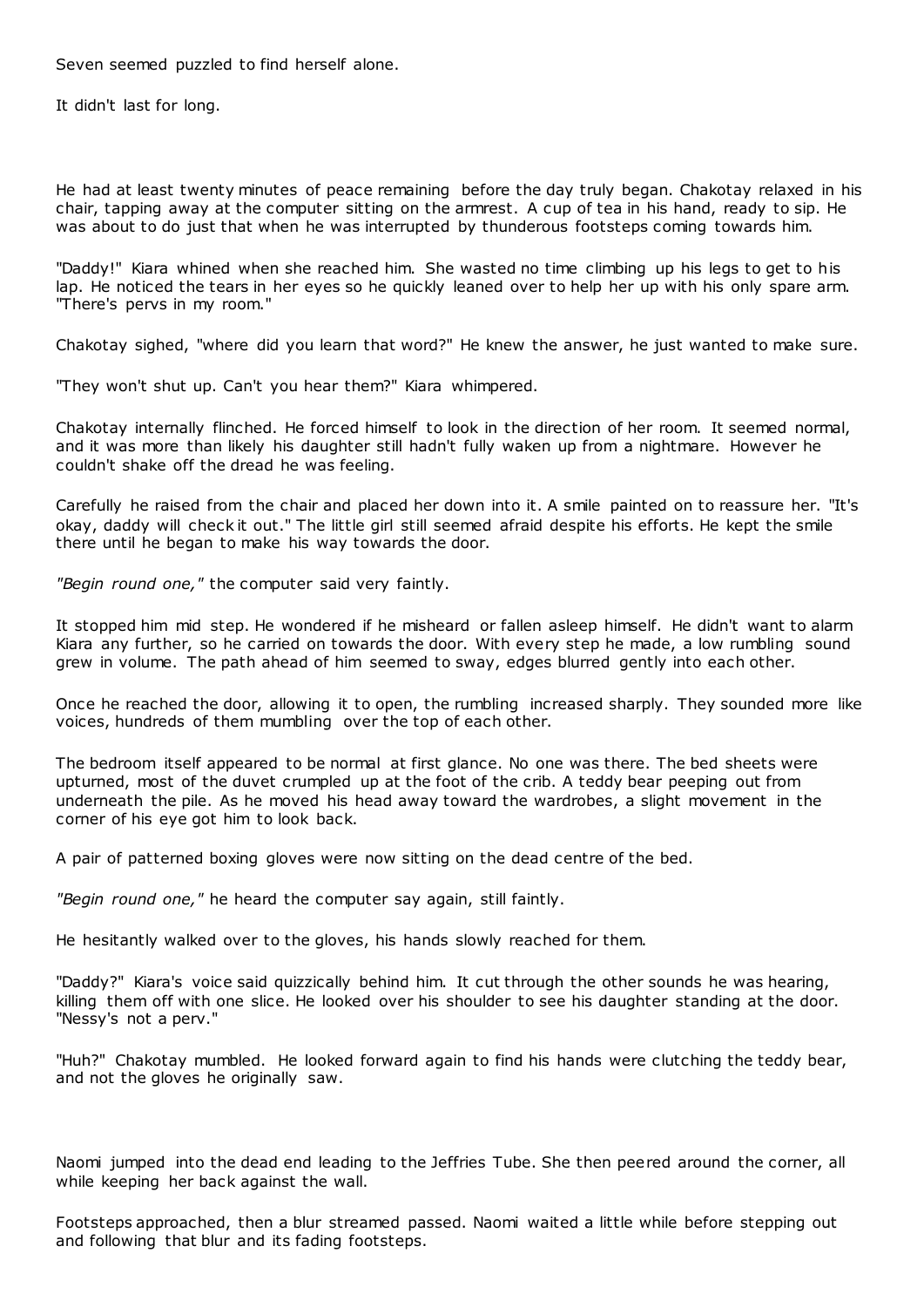A smile spread across her face, she resisted a giggle when she reached the bend in the corridor. She walked slowly on her tip toes to go around it. Her hand raised, ready to point or prod whatever was on the other side.

She gasped in horror when the object on the other side was much larger and blue-er than she expected.

"Naomi Wildman. State your intentions," Seven barked down at her.

Naomi's eyes widened, jaw dropped. "Um... I..." she stammered.

They both heard further footsteps approach, they stopped as quickly as they appeared. "Eeew. Boob Lady," Kiara's voice complained. Naomi glanced down in time to see her not far behind Seven, scampering off in the other direction.

Seven's Borg eyebrow flickered upwards as she looked over her shoulder. Naomi thought it was the perfect opportunity to escape, only she wasn't quick enough. Seven stared back at her, Naomi grinned nervously in response.

"We're only playing," she said.

"Playing what?" Seven seemed puzzled.

Naomi's nervous smile turned upside down, her bottom lip stuck out. "You've never played Hide and Seek either?"

"No," Seven answered while raising her eyebrow.

"That's sad," Naomi said.

"Boring," she heard Kiara huff from wherever she was hiding.

"Irrelevant. Playing is a waste of time," Seven said.

Naomi smiled politely at her. "That's kinda the point. It's fun as well, and we learn things too. Kiara learned to count higher so she could play."

Seven seemed interested by what she said. "Intriguing, but inefficient. You would benefit from several months inside a Borg maturation chamber, which would accelerate your neo-cortical development."

Naomi stared at her, blinking rapidly. "Or, we could just play Hide and Seek."

"It is hardly a challenging test. There are a limited amount of areas two children can and are allowed to hide in. For example, the Jeffries Tube inlay will only hide subunit Kiara temporarily until you walked by," Seven said.

"Hey," Kiara's voice whined.

Naomi giggled at the sound of her friend's hurried footsteps fading away. "You're missing the point again. As a Borg all you did was be perfect all the time. Now you don't have to, you can relax, have fun..."

Seven clearly didn't agree, "subunit Kiara is at a lower development age than you, which will delay your own development. Your infantile game for example. Perhaps you would benefit more from..." She thankfully trailed off, her eyes drifted away.

"Who else am I supposed to play with?" Naomi wondered before she noticed this. She stared at the ex drone with concern. "Seven?"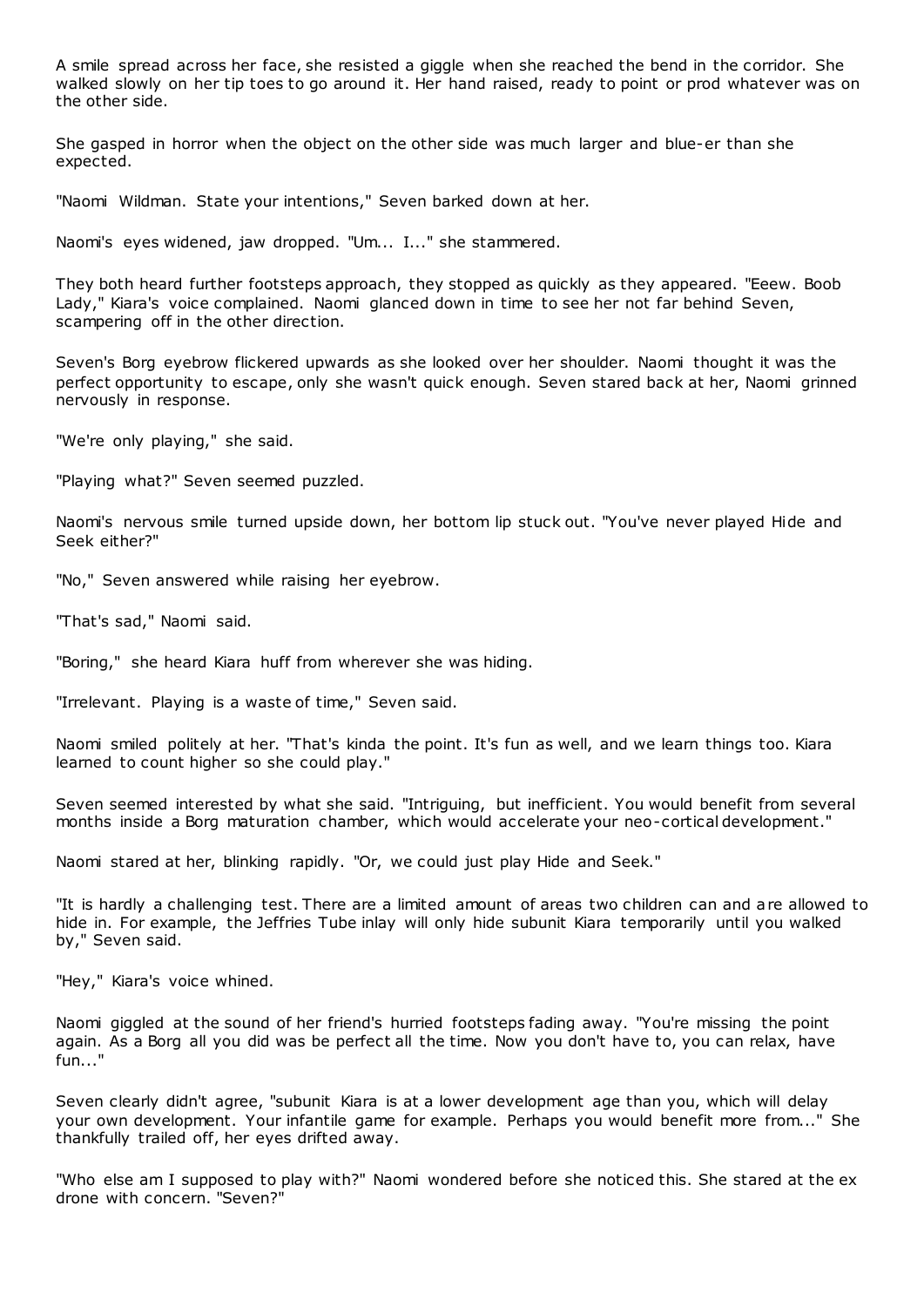That got her attention, a lot more than she intended. The ex Borg greeted her with a warm genuine smile. This one didn't look terrifying, but it still made Naomi feel a little freaked out like last time. It didn't help when the Borg poked her shoulder with her finger.

"Tag!" she shouted, then Seven of Nine skipped off down the corridor giggling like a school girl.

Naomi stared after her, trying her hardest to find a word that fit what she was feeling. None came to mind. The ex Borg had ran in the same direction Kiara did, so Naomi hurried after her.

Chakotay entered the Bridge and immediately regretted it.

"Why can't we just turn around and fly back the way we came?" Tom argued.

"Due to the nature of this anomaly, we run the risk of a collision from a small asteroid to a star," Tuvok countered.

Tom scoffed, "oh fine. We do that anyway by sitting here, so yeah let's do that."

"God, if stars are even *moving around*, the exit won't still be sitting in the same place," Jessie snapped.

Chakotay's head was throbbing before he walked into this. He quickly thought to interrupt, "report."

"Shields are holding Commander. However the gravitational coefficient shear stress on the hull is rising," Tuvok said.

Tom gestured his arms outward, "here's an idea, let's move the ship."

"Perhaps we can release a beacon in intervals. That way we can map the anomaly as we advance," Tuvok suggested.

"Finally," Tom whispered to himself, while returning to face his station.

Their conversation were gradually drowned out by the sea of voices swarming around Chakotay. As he looked around he knew for certain he was the only one hearing them.

*"Begin round two,"* the computer voice echoed.

"We'll take it slow, all right. What do you think, Chakotay?" Tom asked him, but he still couldn't hear him.

The viewscreen was beginning to sway side to side, and yet the viewscreen contents remained perfectly still.

*"The challenger, Chakotay!"* another voice joined the mix.

Chakotay jerked his head around, desperate to see if anyone heard that as it was so clear. No one seemed to. "Don't you hear that?" he stuttered.

Tom swung his chair around, "hear what?"

Everyone were staring at the freaked out Commander now. They all saw him fixate on Opps with a desperate expression, which he then pointed at. "Look!" The person manning it sighed impatiently as if he were being pranked. That changed when Chakotay rushed over to him, thankfully staying on the other side of the station, and started to cradle something invisible on top of it.

"Commander, are you all right?" Tuvok asked whilst on approach.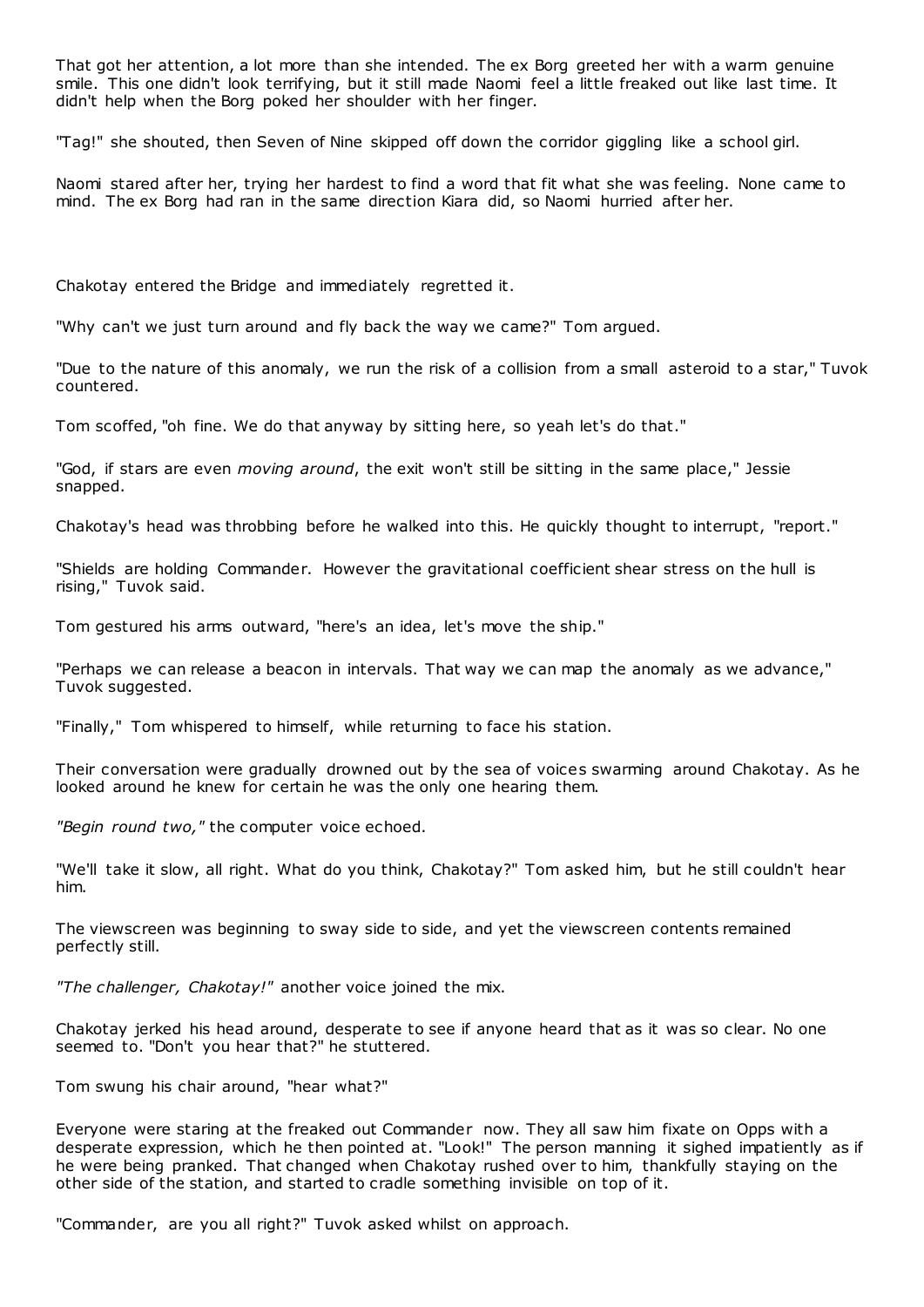"Oh yeah, he's super fine," James commented as he slowly edged sideways away from Opps.

In Chakotay's perspective the gloves were back, he grasped them tightly. The volume of the voices had raised to almost shouting.

The computer's voice rang sharply in his ears. *"Begin round two."* Hearing it triggered him to lurch towards the nearest person with two quick left handed punches. James hadn't kept his eyes off him during his escape, so he managed to dodge backwards in time.

His eye fell to his right arm, and as he expected, Chakotay was going for a deadlier right handed hit like last time. James thought he would be expecting him to do the same thing too. Instead he ducked under his arm and maneuvered himself to behind him, avoiding it all together.

He then quickly grabbed his left arm to pull it back and hopefully restrain him. Chakotay responded with a swift right swing over his own left shoulder. Unlike the others, this hit landed. James let go and stumbled back.

Tuvok arrived on the scene in the same moment and took the opportunity to do a neck pinch before he could do anymore damage.

Chakotay collapsed, still hearing the roaring voices. Tuvok managed to catch him, and gently lowered him to the floor. "Ensign. Help me get him to Sickbay," he instructed, meaning James. He didn't get an answer and no one came to his side, so he glanced upward. "Mr Taylor?"

James was too busy running for the turbolift to listen to him. The speed he did it, it was if his life was in danger.

Jessie had to look twice, she stared at the turbolift door in shock. At least until Tom sniggered, igniting her fury. "Mummy's gonna kiss it better, aaw," he said in a cutesy, patronising voice.

"Seriously? You cried when you pressed the helm too hard," Jessie grumbled.

Tom seemed surprised as he glanced over at her. "Oh, mummy's here. Wait, what?" His face flushed bright red, "I chipped my nail down to the bed. Who wouldn't complain and it wasn't crying."

Tuvok actually rolled his eyes as he kept his arm underneath the Commander's shoulders. "Sickbay," he said, knowing he was on his own here.

"Bawling and finger sucking," Jessie corrected the helmsman. Her eyes dangerously narrowed, "wait, I'm James' mummy in your little joke?"

Tom panicked. He dashed over towards Tuvok and Chakotay. "Let me take him Tuvok, we should stay put or bump into harpy... er a star, so no helmsman needed." Of course he got an eyebrow raise, and to his credit an unusually high one. "You're right as always. Go, go, I got him."

"Indeed," Tuvok said.

"Damn, why did I program myself to experience headaches?" the Doctor muttered.

Kiara tugged on his trouser leg, bawling very loudly. "Doccie, make the voices stop!"

"Voices? What are you..." the Doctor said curiously. Kiara's crying overpowered him, even his program couldn't hear itself think. "Please, calm down. I'll take a look, but you have to... shhh!" Her cries turned into sniffling. He knew it was a temporary fix, he gently picked her up as quick as possible so he could diagnose her.

Naomi ran into Sickbay giggling, the Doctor sighed impatiently. "I really need a childproof lock on that door."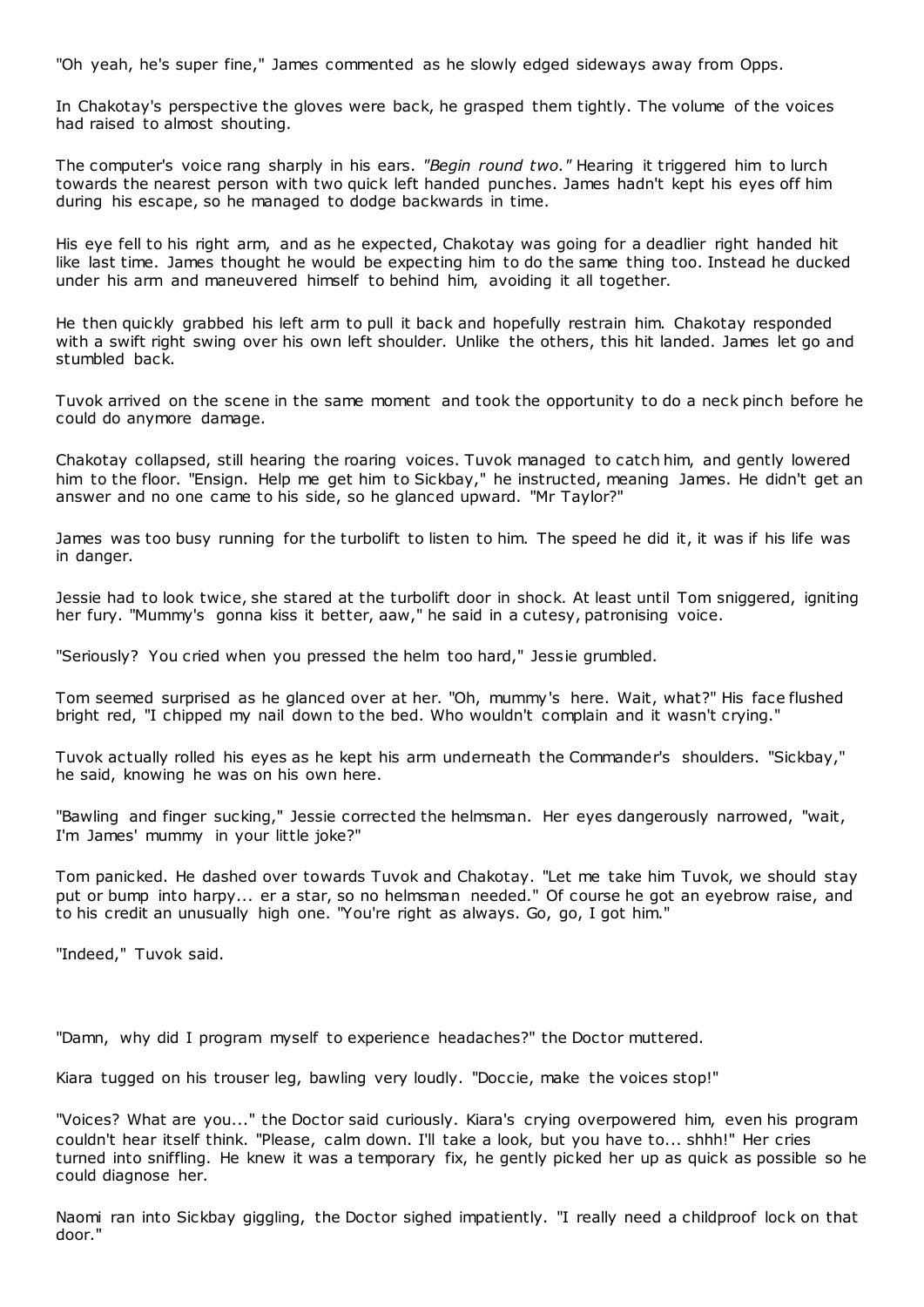"Shhh, I'm not here," Naomi laughed. She ran off into his office. The Doctor was about to protest but Kiara's sniffling was beginning to sound more like squeaky moans. He knew what that meant.

A quick check in his program gave him an idea, so he pointed a smile at the girl. "Would you like a lollipop?"

Kiara's squeaks turned into an interested hmmm sound as she looked up at him. He took that as a yes. He made a dash for the nearest replicator. On route he spotted Naomi's feet sticking out from under his desk.

As the Doctor made his way back with the jar of sweets, the doors to Sickbay opened again. To his relief it was Seven who walked through this time. "Please state the nature of the medical emergency."

Seven followed him to Kiara's biobed with a determined look on her face. "The wormhole is not what it appears to be. I believe that..."

"Hold on, wormhole?" the Doctor said, obviously confused. He picked out a lollipop to hopefully keep Kiara quiet for the time being.

"You weren't informed?" Seven asked.

"Not a peep," the Doctor replied bitterly.

Seven looked at him suspiciously, he had no idea why. "Considering everyone's recent behaviour that's not surprising. They are not willing to see that they are being deceived. Perhaps there is a medical factor."

The Doctor focused on little Kiara as she happily stuck the treat into her mouth. She winced and held her head, he worried she'd start crying again. "I'll run a few diagnostics."

*"Carey to Seven of Nine. Can you report to Engineering please,"* a man called over Seven's commbadge.

"Very well," Seven said. She briskly turned on her heel and walked st raight out.

The Doctor and Kiara heard Naomi snigger mischievously from the office. "She sucks at Hide and Seek."

"Uh huh?" the Doctor mumbled before shrugging it off for now. One weird thing at a time.

At least that was the plan until Chakotay was transported in. He barely had time to carry Kiara into his office, so she wouldn't see him. No sooner had he done that, she began to sob loudly once more.

All of that for nothing he thought as his headache thumped furiously. The doors opened again. He was about to snap at whoever it was until he realised who they were.

"Ah, thank goodness," he said instead. "You know your way around holo programs. Delete this headache subroutine."

Jessie stared with a puzzled look on her face. "I do? Since when?" She overheard the toddler screaming in the next room. "What's wrong with her?"

"Oh rumour has it that you were the co-writer of The Mutineers," the Doctor said.

"Hmm, no, I'd call myself more of a director," Jessie said with a wry smile.

"Never mind then," the Doctor huffed. "As for Kiara, she claims to be hearing things. The Commander, it's a little early to tell. First, what's troubling you?"

"Me, nothing big. I assumed James had come here," Jessie replied.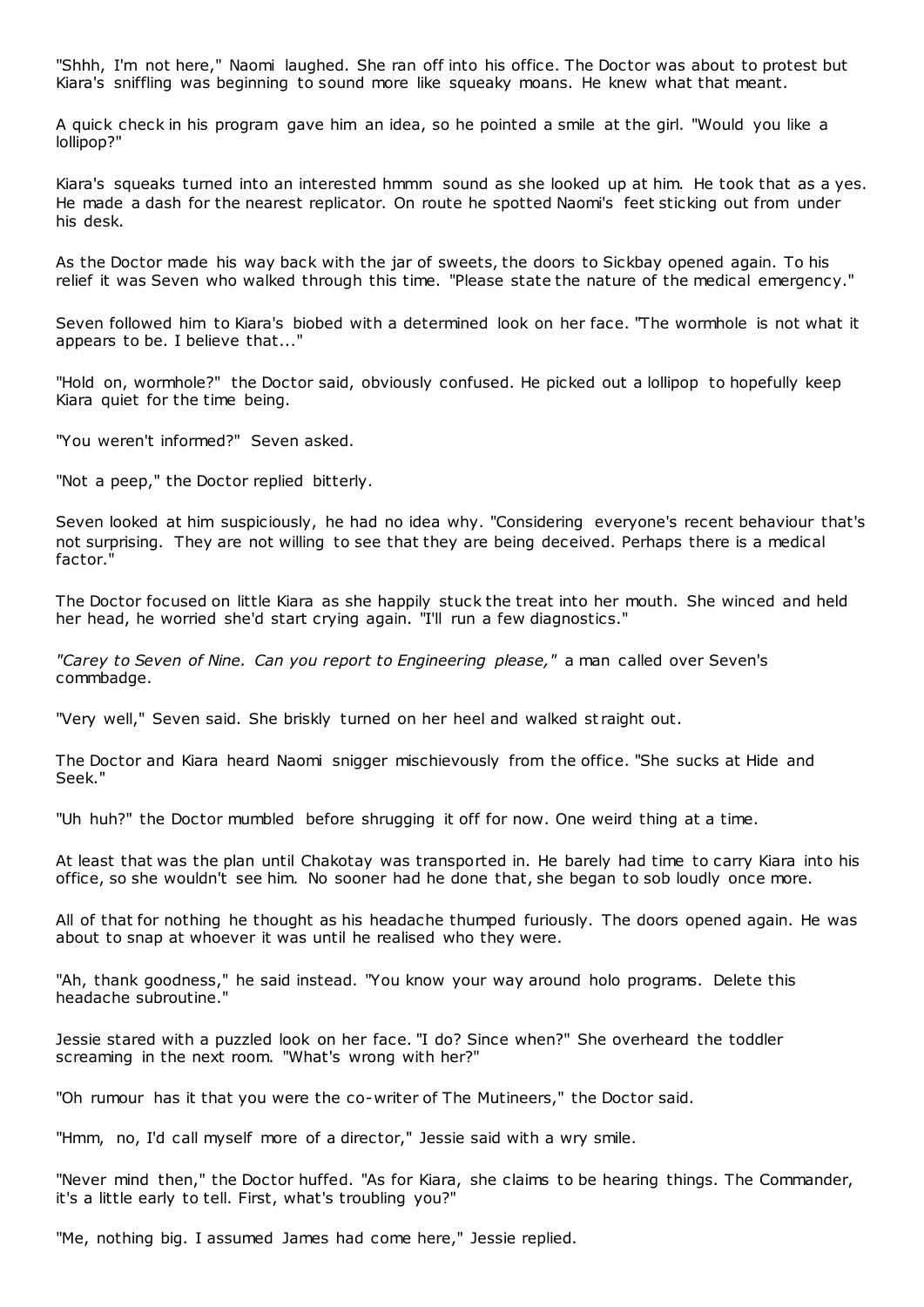"Shame," the Doctor said, prompting an accusing stare from her. "If it wasn't you, it was him, so curing my migraine would be a simple task." He continued with his scans.

Jessie unsteadily made her way over to one of the spare biobeds, grimacing as she took a seat. The Doctor glanced over his shoulder. "They could be linked. Kiara, Chakotay... you."

"Nothing. I mean Janeway told us to report to you if anyone was feeling dodgy," Jessie answered.

"Dodgy?" the Doctor mumbled.

"Space sick," Jessie said reluctantly.

The Doctor nodded, "is that anyone you, by any chance?"

"Good guess," Jessie replied with a tiny hint of a smirk.

With her feet up on the sofa and gentle piano music playing, Kathryn was losing the battle with her tiredness. Her eyes drooping, the words in her book blurred. Not even her morning cup of coffee sitting on her desk was helping.

The door chime did the trick instead. Kathryn forced herself to her feet so she could walk over to the door. She chose the wrong one, the usual door everyone used as it lead to the Bridge. No one was there, so she tried the other. Seven waited on the other side.

"What? Are you lost?" Kathryn asked mid yawn.

"No, that would be an impossibility. I am having trouble with the nature of individuality," Seven replied while folding her arms behind her back.

"Hmm, that's a doozy," Kathryn said as she tapped the door panel. The door 'slammed' in the drone's face. Kathryn made her way back to the sofa.

"But... I need to discuss this with you before you rewrite the Doctor's program," Seven's voice bellowed through the closed door.

Kathryn re-opened it with a confused scowl on her face. "Oh he's not who I'm planning to *rewrite*."

"Are you trying to erase this incident from my memory as well? It will not work," Seven said coldly.

"What incident?" Kathryn asked with little interest.

"You are stalling. The incident on stardate 50979," Seven said aggressively.

She hadn't yet finished her first coffee of the day, so Kathryn struggled to think back to it. "Hmm, I'm surprised you care about dates that occurred before you joined the ship. Not important enough."

"You will not silence me on this," Seven said.

"Oh," Kathryn said once she remembered. "The Chute. Hmm, that was a bitch. You're right, thanks for the reminder." Once again she tried to slam the door, only this time Seven had took a step inside, blocking it from shutting.

"No. The incident with the shuttle mission," Seven said.

Kathryn decided instead to walk over to get a fresh cup of coffee. "Shuttle, shuttle. Coffee black." As soon as it materialised she snatched it away and began to sip. To Seven's surprised she grimaced in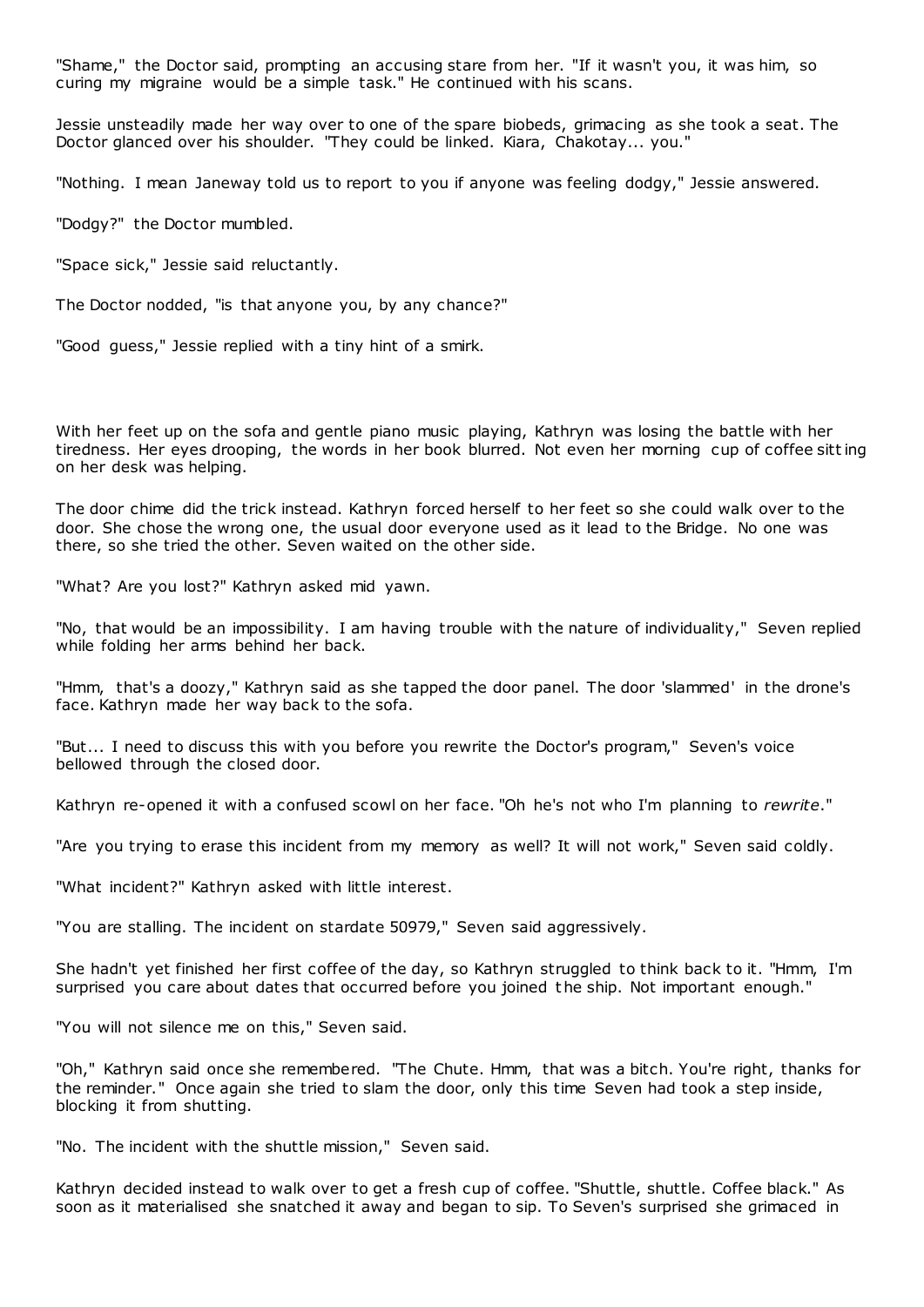disgust. "Oh god, thanks a lot. I had forgotten all about Collectives Are Super Awesome Riley. Mission accomplished, now get out."

"None of these incidents involved the Doctor. You've tampered with his program without his knowledge. He is quite rightly upset for a reason," Seven said.

"Okay, time for some fine tuning," the Doctor said. With barely a moment's pause in between he started with a low, "laah!"

Jessie scrambled back upright, startled by the sudden noise.

"Laah!" the Doctor sang in a much higher pitch.

Jessie cringed as she placed a hand over her mouth. "Oh crap. I came here to get better, not worse."

"Crap, crap, crap, crap!" Kiara chanted as she clapped her hands.

"Laaaaaa!" he sang again in a much higher pitch. Jessie pulled a face in disgust. Kiara started to pout. Chakotay firmly ground his teeth together.

"Laaaaaaaa!" the Doctor sang in his lower register, but for longer. Kiara's bottom lip started to tremble. Kathryn chose to walk into the room then.

"Laaaaaaa!" the pitch was getting higher and unbearable. Kathryn turned on her heel and walked straight back out.

"Waaaah!" Kiara forcibly cried at the hologram.

"Laaaaah," the Doctor did another low key sound while she did. He frowned afterwards.

"Waaaah!" Kiara cried back, intentionally at double the volume.

Chakotay thought he should sit up, "Doc, seriously my hearing's fine. Or it was!"

Kathryn marched in with a ferocious, eyebrow high glare. "Oh... my god! It's starting to sound like a Rihanna duet in here. I'm surprised no one's stripping off and shoving their ass into a camera."

Jessie laughed quietly, at least until she noticed Kathryn had looked at her immediately afterwards. "Hey. I'm ill enough, thanks."

"I'm still waiting for an explanation, but I suppose around here there never is one," Kathryn said.

The Doctor cleared his throat. "I was testing the Commander's senses after his hallucination on the Bridge. Since they're fine, I believe the problem is a little more complicated than that."

"The family curse," Chakotay said quietly.

"Chakotay has the genetic marker for a cognitive disorder. The usual symptoms are visual and auditory hallucinations," the Doctor explained.

"The gene was suppressed before I was born, so I wouldn't have to suffer like my grandfather did," Chakotay added.

"Hmm, for some reason the gene's been switched on," the Doctor said with a puzzled expression. "I'm afraid he'll have to remain here until I figure out why, and how to treat it."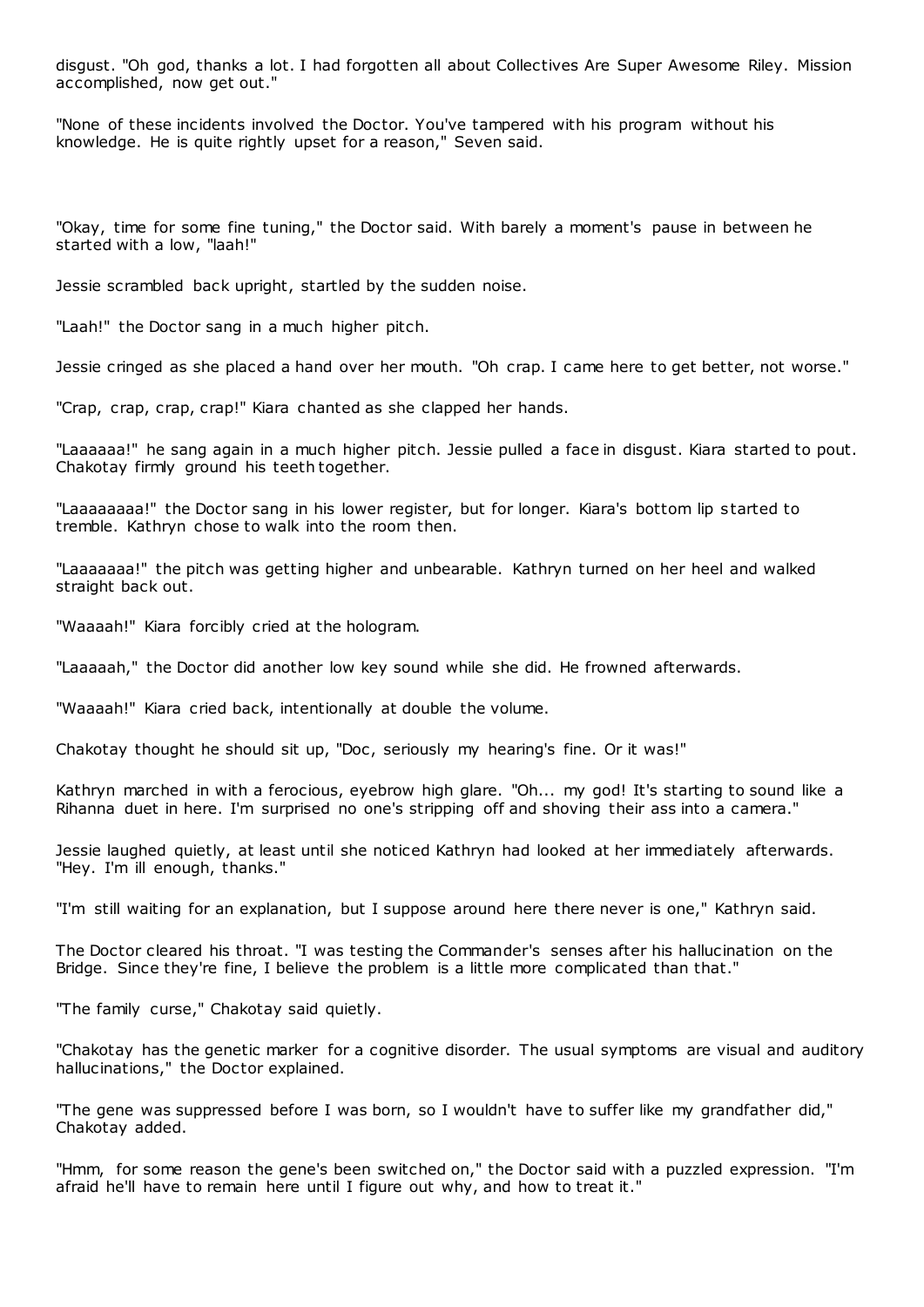Kathryn frowned at the pair, then cast a glance back at the little girl sitting with Jessie. Chakotay winced visibly, he knew exactly what she was thinking.

"Kiara doesn't have it," the Doctor said to ease any brewing tension. "Which raises further questions."

"Yes, that's what today needs, more questions. I imagine this Chaotic Space has something to do with all of this. It better," Kathryn said.

"Chaotic Space? What a funny name for a wormhole," the Doctor said while scrunching his face.

Kathryn made a similar face back at him. "What a funny way to change the subject. What's wrong with Kiara?"

Chakotay dragged his body up to sit on the edge of the bed. "She was hearing voices too," he answered with regret.

Kathryn's eyes flickered, her jaw clenched. The Doctor quickly decided to be the hero of the piece and speak up, "but no hallucinations, or odd behaviour."

"Oh," Kathryn's demeanour softened. The Doctor bought it, but Chakotay's internal red alert was flashing wildly. "Then I suppose I should take her home, tuck her in with a bowl of soup. You piece of shi..." she said in a frighteningly cheerful tone.

"Oh Jessie, space sickness was it?" the Doctor stuttered. He scampered off before anything happened to him.

Chakotay laughed nervously, and silently. Kathryn still noticed it, she stared at him with her nice facade. He missed the death glare. "I'm sure it's nothing, a bad dream. She didn't inherit the gene. Once we're out of Chaotic Space, it all should fade."

"Hmm." Kathryn stared at him intently, her lips curling slightly. "Tuvok tells me you've got a mean right jab."

Chakotay laughed mostly out of relief. "Never spar with a Vulcan."

"No, picking on the sarcastic blonde kid is far less risky," Kathryn said. Her eyes sharpened, conf using the Commander even more.

"Wait, you're mad that I attacked Tom? Am I hallucinating again?" Chakotay stammered.

Kathryn sighed into her right hand.

A couple engineers hurried by Seven as she entered Engineering. She walked around them while scanning for someone in particular. Nowhere to be found, she decided to make her way towards the stations to the left of the core, mostly hidden out of the way.

To her annoyance she discovered James leaning over one of them. Chin in one hand, that elbow resting on the side, while his right hand lightly tapped the console occasionally.

"Ensign," she said reluctantly.

James barely glanced over his shoulder. "What?"

"I was looking for Lieutenant Carey," Seven said.

"He's on a repair job on Deck Three. He said to keep an eye on things while he was gone," James replied with little care in his voice.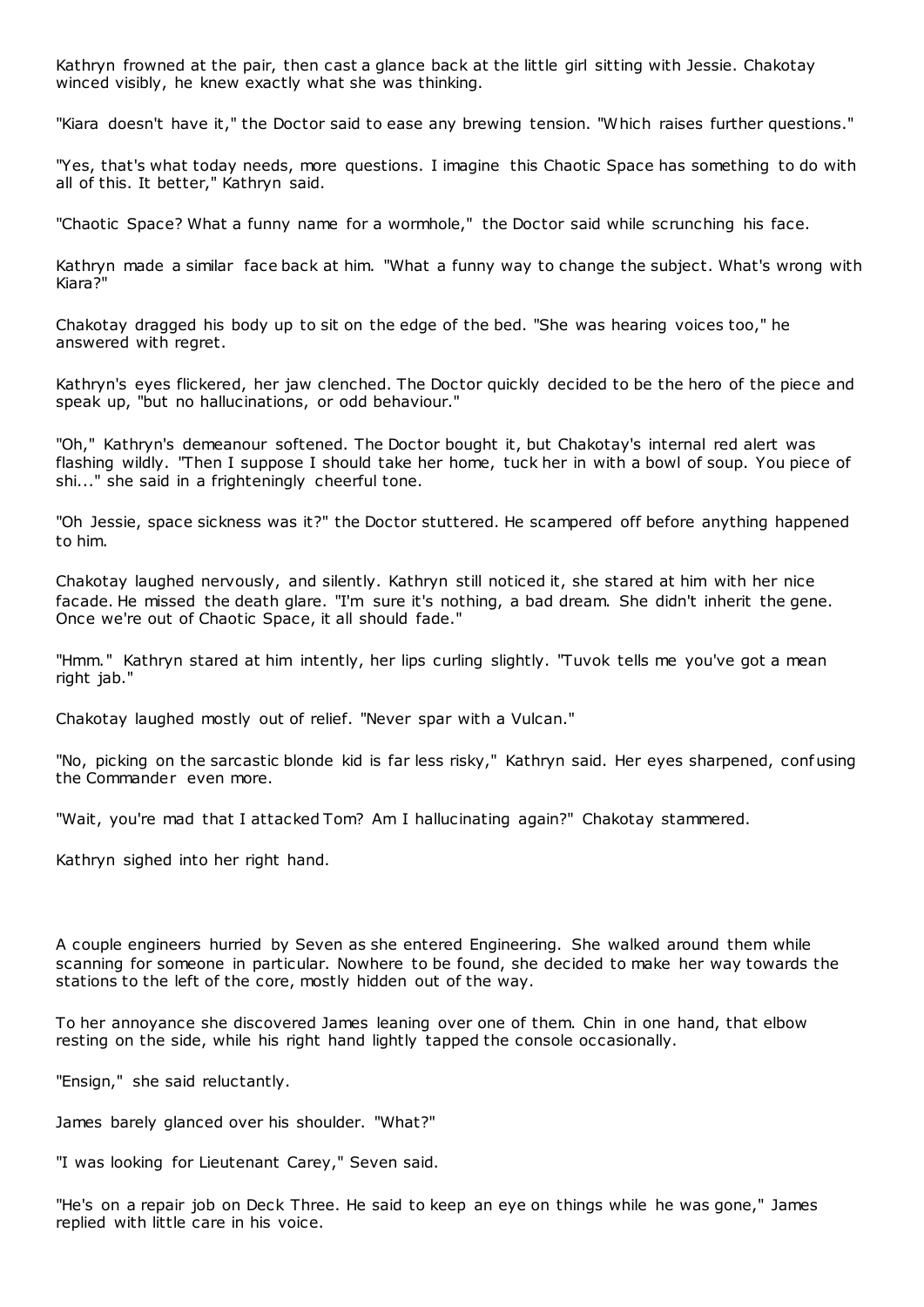Seven resisted a sigh for the time being. "He reported a signal in Chaotic Space, he assumed it was..."

"Borg yeah," James interrupted. Seven's eyebrow twitched a couple of times in frustration. "It's a neural interlink frequency."

"Your connection with the collective was not complete. How would you know that?" Seven asked as neutrally as possible.

James turned slightly to look at her, she assumed her attempt at not showing any distaste had failed. "That's interesting. I apparently knew enough about interlink frequencies to send the wrong phase corrections to you. Whatever suits your agenda, I suppose," he said.

"I was mistaken," Seven said but didn't mean. She hovered over to his right to look at the screen. He followed her every move, his eyebrow raised. "You assumed correctly. It's the frequency that integrates..."

"Connects the Borg together, I know," James said. He budged slightly to the left as the ex-drone was too far into his comfort zone, but not too much as he knew she was doing it on purpose for that effect. "Assumed is a nice word for guessed right, cos only you can know this crap right?"

Her patience was waning slightly. She couldn't let him know that. "I will try to determine its origin." She began to work, even while James' hand was still in the way, she just went around him.

"In Chaotic Space, it could be off the bow of our hull and it'll look light years away. That's the problem," James said.

Seven's shoulders tensed slightly. This was an opportunity to prove her usefulness to the crew, and make up for the mistake she was sure he made but she was blamed for.

James watched her with a slight frown before moving his attention back to the console. "You know, when you're acting ruder than me you've gone wrong somewhere."

"I am... not well," Seven said reluctantly.

"Oh?" James said, a little curiously. Seven instantly stared at him suspiciously for it. He didn't notice now as he was looking away. "Must be the Chaotic Flu going around."

Seven decided to use another station to investigate, she had a feeling he wasn't going to leave anytime soon. "No. This interlink frequency could explain my disorientation, lapses in memory," she said.

"Maybe," James mumbled while deep in thought. He shrugged it off and continued what he was doing, without somebody criticising over his shoulder. "Whatever it's doing, it looks jumbled. But that could be Chaotic Space's glitchy nature getting in the way."

Seven wasn't listening to him, she couldn't. All she could hear were a vast amount of voices shouting, talking, none of them in synch. When they faded away, her face turned into a slight grimace. She seemed annoyed by the console and turned away from it. This time when she saw James, she wasn't annoyed, she smiled.

"Chovnatlh rup," she growled, turning her whole body in his direction.

James was barely listening, he still pulled a confused face. "Tripping who up?" When he looked around, her smile turned into a scowl.

"You're nothing but a weak Human, bih-nuch. You could not handle me," Seven snarled on her approach.

James turned around completely, fully on guard and a little freaked out to say the least. "Ookay, are you still whining about that punch? Get over it."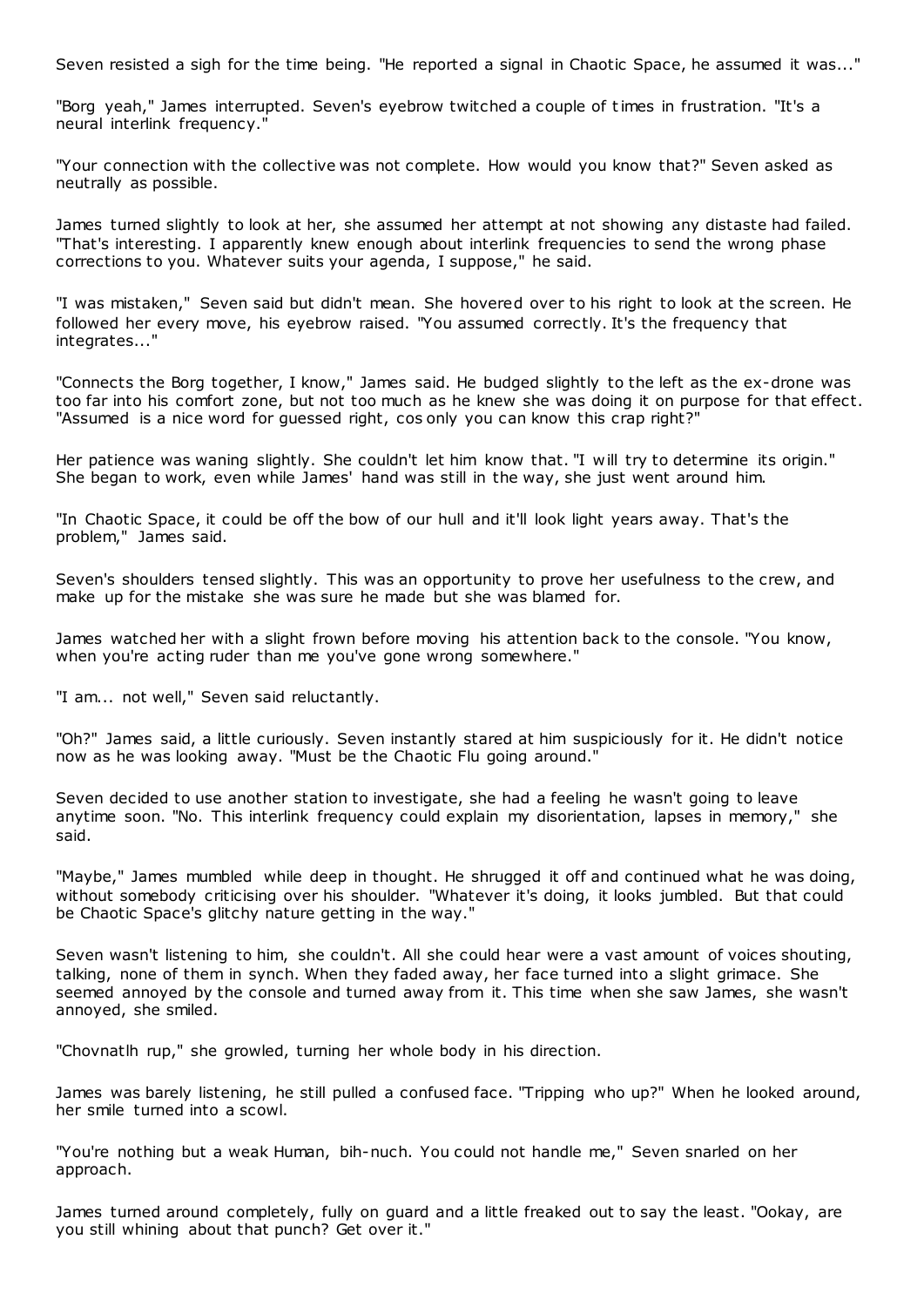Seven stepped closer, her eyes scanning him thoroughly, the smile was back which made it creepier. "You claim to be a warrior worthy of me?"

James laughed uncomfortably, "no, I claim that you're a nut case worthy of a trip to Sickbay. If you don't stop..."

"Or you'll what, hurt me?" Seven fiendishly giggled. "Let me look at you."

"I... hope that doesn't mean something else," James stuttered.

Seven followed him eagerly, eyeing him up and down. She closed the gap between them, or attempted to. James side stepped out of the way, his eyes now wide. She was once again in his personal space, only now she was sniffing the air, something he was keen to get away from.

Before he could, she lunged for him screaming, "your blood is sweet!" Her hand grabbed his arm, while she bared her teeth. She appeared to be going for his face. James didn't give her the chance to, he hurriedly pushed her away from him. The drone stumbled backwards into the wall with a loud thud.

If the shouting didn't already, that got everyone's attention. People started to gather around, but none dared to approach.

Seven recovered quickly, her smile had spread further. "You are strong. you'll make an excellent mate."

"I only have one thing to say to that. Eeew," James groaned while repressing a gag.

Seven thumped her chest aggressively, "you wish to prove yourself in battle." She didn't give him the option, she lunged again, even drooling slightly. James responded to this one with a panicked punch to the face. This time she stayed down.

"Oh," James immediately regretted that, he cringed. He wasn't the only one, everyone was reacting in a similar way. "She's going to like that when she wakes up, right?"

"Well..." someone said sheepishly.

"You hit a woman," one man said.

"So? She attacked him first. Self defence," another man said.

"You hit Seven, dude," one guy stuttered.

Another crewmember sniggered, "that was kinda hot." Everyone stared at her judgmentally. She laughed it off as if she didn't mean it.

James groaned in disgust, "ugh, I'm going to go crawl into a hole somewhere."

"Report," Kathryn sighed tiredly as she stepped out of the turbolift.

"Seven of Nine attacked Ensign Taylor in Engineering," Tuvok answered.

Kathryn didn't look surprised at first. "This is getting old." Her eyebrows wiggled curiously. "Did he win?"

Tom snorted a little, his laughter temporarily held back for now. "Well they're both Borg, this one's evenly matched baby."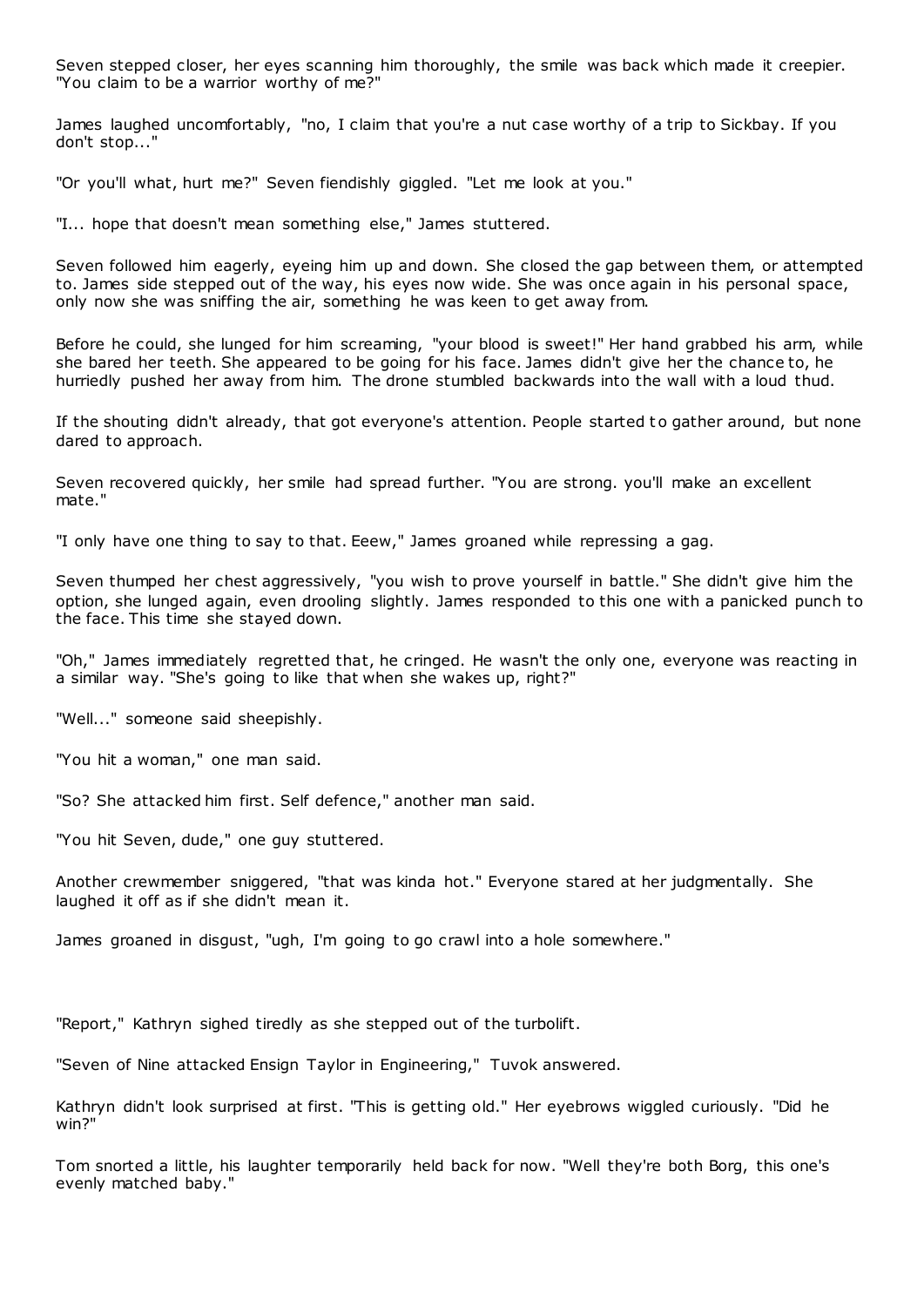Kathryn rolled her eyes, "that's it Tom. Tomorrow I'm taking you to the vets to get them off." To make matters worse, she cupped air with her hand and tugged. Tom knew what that meant. His eyes widened in horror.

"No one transported her to Sickbay, Taylor left to I assume gather his team. She simply got up and walked out of Engineering after he did," Tuvok finished his report.

"Not to worry, I'm sure she'll stick her nose in somewhere once she realises no one's looking for her," Kathryn said. "Now, what was the other problem?"

"Not a problem, Captain. We have partial sensors with a million kilometre range. We should able to navigate," Tuvok said.

Kathryn made her way over to the Captain's chair. "Plot the safest course, short full impulse bursts and re-scan. Slow down and alter course if needed."

Tom was relieved for more reasons than one. He keyed in the course and engaged. After a few seconds he had to change his heading to avoid a rock floating in their way. Two more bursts of impulse were uneventful.

"Captain," Tuvok broke the silence. "Sensors are detecting Borg signatures."

"All stop," Kathryn barked towards helm. Tom didn't need the order, he was already doing so.

"It's coming from a debris field, five hundred thousand kilometres off our stern," Tuvok said. "Curious. A signal is emanating from it."

"What kind of signal?" Kathryn asked as the turbolift opened.

"There's a Borg ship nearby, or at least parts of one," the occupant said as he hurried over to re-take Opps. Kathryn and Tuvok stared after him, she with a light smile on their face. He noticed it and stared similarly back. "You already know."

"Well if it makes you feel any better, we only just found out," Kathryn said.

Tom sniggered to himself, the rest of the Bridge still heard him though. "Yes, congratulations. When's the wedding?" He could feel someone glaring at him, his back felt like it was on fire. He assumed it was Kathryn so he remained still, unaware that he was getting it from two different sides.

"The largest piece of the debris field appears to be where the signal is emanating from," Tuvok said. He put the object straight on screen. All anyone could make out amongst the blurry, moving mass was a twisting diamond shaped object.

"It's supposed to keep Borg drones connected," James said whilst trying to shrug off what the helmsman said. "Not, that..." he mumbled quietly.

Tom turned his chair around so he could look his way. He instantly winced at the deadly look Kathryn was still giving him. Thankfully James' had eased slightly in the mean time. "Um, er... should we be worried?"

James hesitated with his answer. Kathryn cut in without realising he was going to, "I'm more concerned about how this Borg ship ended up in bits. It doesn't bode well for us."

"Speak for yourself. I'm not ready for round two of Crazy Borg Jessie," Tom said. "Though James may be counting on it, or he would if he had any straightness. Ohno a girl likes me, help..." he laughed.

"The only thing I'm counting on is for the one track minded idiot to shut up for two bloody seconds. Though if he does that, he's got nothing left to contribute. We can't have that, Janeway will have to find another entitled and unfunny prat to beat on," James said. As soon as he finished the room fell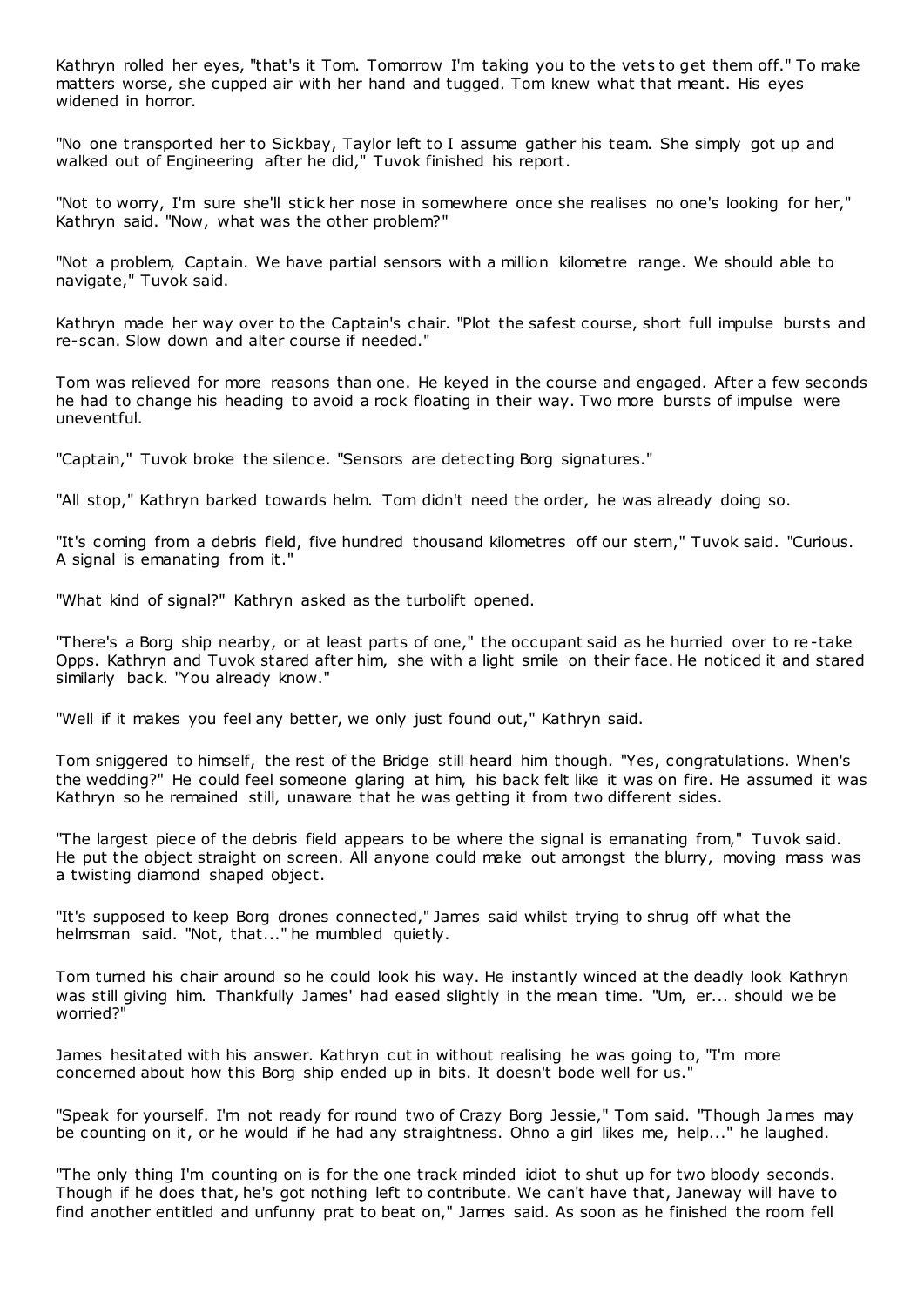silent and a little awkward. He meanwhile clenched his jaw and stared directly down at his console to ignore it.

Tom's jaw dropped. He turned his chair around to respond, "*you* are telling *me* to shut up? It was just a joke. Get a sense of humour, and a Y chromosome while you're at it." A hard swipe across the back of his head shut him up for the time being.

"We won't be going anywhere for a while. Why don't you take that sexist prattle somewhere not here," Kathryn hissed.

"He started it!" Tom protested. Kathryn's eyes widened, death glare on full blast. He ran off quickly.

"Captain, I suggest we transport some of the Borg corpses on board for an autopsy. We may be able to determine if the exposure to Chaotic Space or this signal is the cause of the Commander and Seven of Nine's conditions, and if their illnesses are related to each other," Tuvok said.

Kathryn nodded to show her agreement. "Do it. Inform the Doctor and beam them straight to the morgue. Inform Engineering to concentrate their efforts on this signal. I don't fancy our Borg crewmembers getting a personality transplant." She focused her attention towards Opps with a firm stare as she slowly approached it, "can I have a quick word?"

James didn't notice she was talking to him immediately, she was merely background noise. When he noticed her looking at him the words hit him and made sense. He gave her a nod and began to follow her into the Ready Room.

"Seriously James, you need a filter or everyone's going to want to take a pop at you," Kathryn said, surprisingly gentle and with a smile. He flinched in response, wiping the smile from her face instantly. "What?"

"I keep..." James said. He hesitated, sighing impatiently. With a deep breath he tried again, "I keep seeing him."

"Who?" Kathryn frowned.

James looked annoyed at himself, he shook his head and turned away, "forget it."

"No, you wanted to tell me. I wanted an explanation for your behaviour today. Two birds, one stone," Kathryn said still in a gentle tone.

Silence took over as he stared down towards the floor. Kathryn waited patiently, assuming he was planning what to say for once.

"Dad," he said. Even just saying that made his blood run cold. "I keep seeing my dad. I don't know..."

"How long has this been going on?" Kathryn asked carefully.

James sighed and kept his head down. "The first time was on the Holodeck."

"The same time Chakotay hallucinated," Kathryn said. She took a step forward to place a comforting hand on his shoulder. She stopped, thinking the gesture would be more damaging than helpful. "You know he's not real."

"I know, I know, he can't hurt me," James said as he hurriedly walked away from her. "I... don't know why. What he wants. How?"

"It's all right. You're not alone here. Chaotic Space, the Borg debris. One of them will be the cause, both easily solved as soon as we escape," Kathryn said.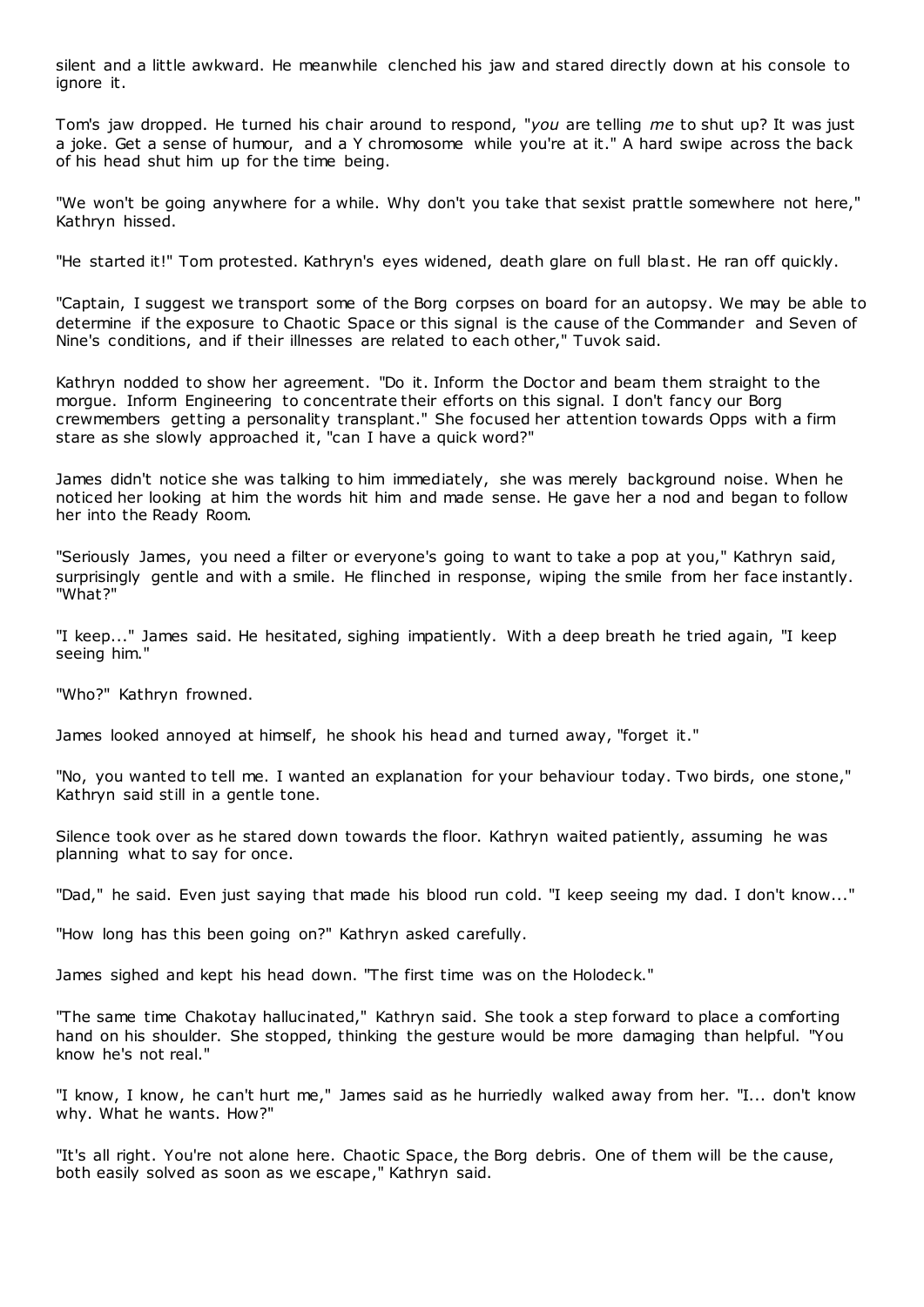"It feels so real. I run and he's there, he's always there..." James stammered as his whole body trembled. His head turned again to one side so she couldn't see his face, and he squeezed his eyes shut. "I know I'm not what you wanted..."

"James," Kathryn said quickly while on approach.

James turned his head abruptly back. "I don't care!" he snapped desperately at something over her shoulder. His voice caught in his throat as his fear grabbed a hold of him tightly, "I won't go that way. I'm not you."

Kathryn tried again to approach him. This time she didn't hesitate to gently grasp his arm. She felt him flinch, he was still shaking but still he looked directly at her this time.

"Sorry, he was..." he mumbled.

"Don't be sorry. Go to Sickbay. The Doctor will be able to determine how you're being affected and might be able to help ease it," Kathryn said.

"But I should..." James protested quietly.

Kathryn shook her head and sternly looked him in the eye. "Should listen to your Captain for once. That's an order, not a request." She gave him a smile, "besides, someone should be on their way back that can easily replace you at Opps. Space sickness doesn't take that long to treat."

Any sign of his fear faded away, all that was left was concern. "Do you mean Jessie? I was wondering where she was."

"Yes. If she's not suffering from any other ill effects from Chaotic Space, she'll be freed. The last thing we need is further distractions," Kathryn said.

Seven stepped out of the turbolift with a frown planted on her face. Not to mention a nasty black eye as well. She walked down the corridor.

Kathryn waited for a moment for something. When that something didn't happen she glanced around to apparently look for it. "Oh? So we're not doing that, okay."

Despite his low mood James still managed to laugh at her. "What, did you expect Seven to walk in and annoy you?"

"Well it's been five minutes," Kathryn said.

The Doctor raised his eyebrow in her direction while he waved the scanning part of the tricorder near James' forehead. "Perhaps you're being a little unfair," the hologram muttered.

"All right," Kathryn sighed, frustrated. "I'll give her another minute."

James smirked at her as she was checking the door again. When she turned back she returned the smile, only she noticed he had a much smaller and female '*twin'* sitting next to him on the biobed doing the same thing.

"Kiara, how did you get up there?" she playfully scolded her.

Kiara's copied smirk turned into a wide grin, "Jamesy kicked me up. Can I do it again?" she asked, looking up at James.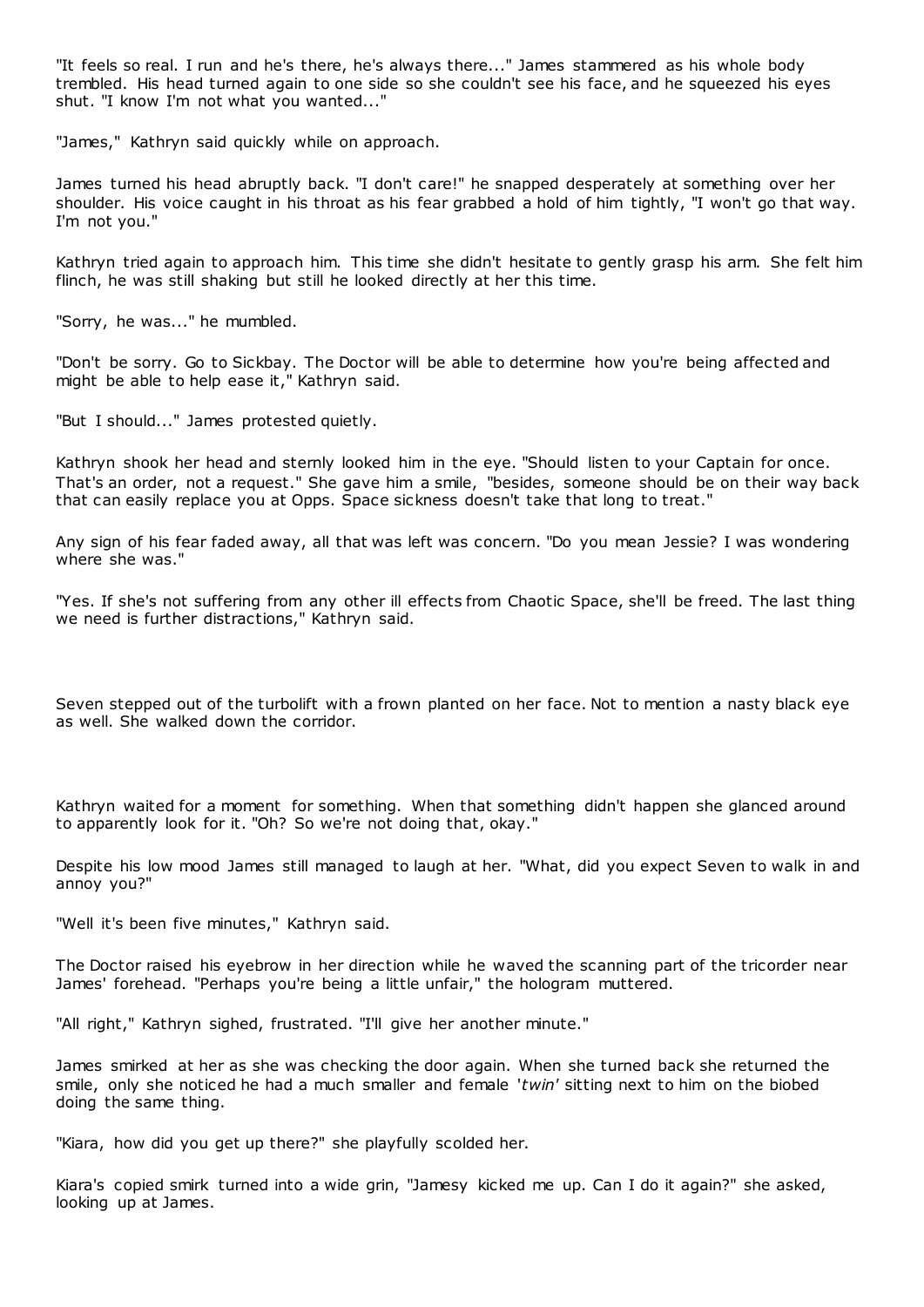"Kicked?" Kathryn was instantly confused.

Chakotay laughed from afar, "she was sitting on his feet." He turned his leg to one side, raising his foot up slightly, then pretended to pick something up from it.

"Oh, well okay..." Kathryn said slowly.

James however cringed slightly, "sorry, I never thought... won't happen again." His head dipped down, as well as his mood. The Doctor tutted since he had to shift his scans.

"Aaaw," Kiara pouted.

"I never thought I'd hear myself say this, but I'm baffled," the Doctor said, lowering his tricorder. "I see nothing wrong with him but slightly elevated adrenaline, and even that is settling down. I can't find any reason why he'd be seeing things like Chakotay."

"He doesn't have the annoying perverts talking in his ear?" Kiara asked innocently.

Kathryn looked on sheepishly while Chakotay stared at her. The role reversal amused the hologram and his youngest patient. "I wouldn't care, pervert was the censored insult. Next time I'll just call Tom a P," Kathryn said.

James' head came back up with a disgusted and bemused on his face directed at her. "Do I want to know what you wanted to call him?"

The Doctor cleared his throat, "no, if he does hear them I can't see any proof of it."

"Did you figure out why Kiara was hearing voices?" Kathryn asked.

"Same problem," the Doctor sighed in frustration.

Chakotay walked over to join them. "What did the autopsies tell you?"

"That only added to the mystery," the Doctor sighed, he gestured them over to the console nearby. Kathryn and Chakotay followed him over to it. As soon as they arrived he pointed to what looked like a graph with dozens of lines going in multiple chaotic directions. "One drone seemed to have twenty one neural patterns in his cerebral cortex at time of death. The other had fifteen."

"The Borg must have been on strike at the time. The hours can be a bitch," James commented.

Kathryn's eyebrow raised, the corner of her lips threatened to as well. "That's... one idea. Um."

"Bitch," Kiara giggled.

Both Kathryn and Chakotay face palmed in almost perfect unison. Kiara grinned proudly as if it were a good thing.

"Or, we have another disconnected from collective, but connected to each other Borg ship," Chakotay said after moving his hand. "That signal, I wonder if something similar cut yours and Jessie's cube off."

"No, I..." James said with a head shake.

"I don't think so," the Doctor answered quickly. He brought up some more scans on his computer to prove it. "The signal is designed for exactly this. If something happens to a drone or an errant ship, it links them together. Purges the individuality. This is not what it's doing."

"Chaotic Space though, it has that effect on everything," Kathryn pointed out.

"It is warped, misfiring because of it yes," the Doctor said. "But these seemed to be varying neural patterns. They were not in unison. This is the opposite of what the signal is meant to do."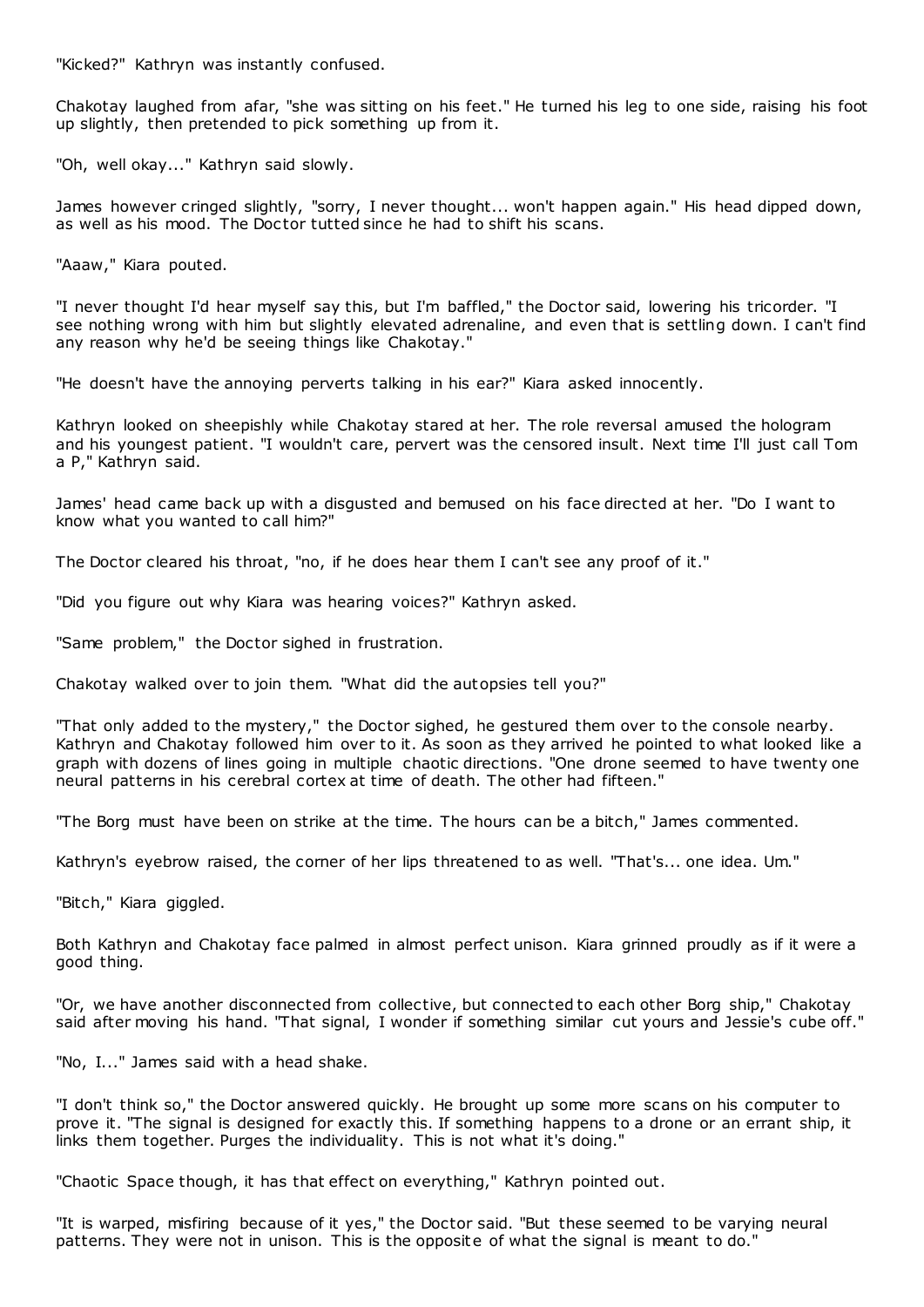"Chaos to order," Chakotay mumbled.

Kathryn sighed impatiently, "this isn't happening to James or Jessie, right?" The Doctor frowned and shook his head. "Just Seven?"

"That's conjecture. I haven't examined her yet. It is pointed at us though, so..." the Doctor replied.

"Great. What does this multiple neural patterns mean? She's hearing voices as well like Jessie did?" Kathryn questioned. "I'm sensing a pattern here."

Chakotay's eyes glazed over. The not so gentle hum of voices were trying to break through again. He tried to concentrate on the conversation. *"Begin round three,"* he heard the computer say.

"It was like she was somebody else," James said. Kathryn and the Doctor turned their attention toward him. Kiara was too busy pressing her hands against her ears, tears building in her eyes. "Like a Klingon actually."

"I thought as much. The patterns likely belonged to other people, possibly other members of their ship," the Doctor said. "As for why it only picked Seven, James wasn't affected the last time. And Jessie has very little technology left inside her, in this space it might have struggled to distinguish her from other members of the crew."

"Even when she's not here the woman's taking centre..." Kathryn muttered to herself. Kiara looked up at her, sniffling.

*"Anderson to Taylor. James, whatever you've done to my program, it isn't funny!"* Craig's shrill panicked voice shouted over James' commbadge.

"Craig, what are you talking about?" he asked.

*"Don't play dumb, this is totally your style."*

"Seriously I don't know what you mean," James said.

*"Anderson Three. Come on, you know the one."*

James mouthed the number three while shrugging. "How would I know exactly?"

*"My Holodate program! The host and audience have gone loopy!"*

James burst into laughter, which put Kiara off her crying and made her giggle too.

*"What are you laughing at?"*

"Holodate?" Kathryn said.

*"Oh crap! James, you could have told me that Janeway was there."*

"Nice program, Lieutenant," the Doctor laughed as well. He noted Kiara's earlier discomfort, so headed for his office to reclaim the jar of lollipops.

*"Oh now you decide to go to Sickbay,"* Craig's voice said bitterly. *"Why would you make the audience shout so much?"*

"I don't hear anything but you Craig," James said in between laughs.

*"Of course not, the censors are muting everything... Oh god, now the three girls are stuck in a loop, answering the questions over and over and..."*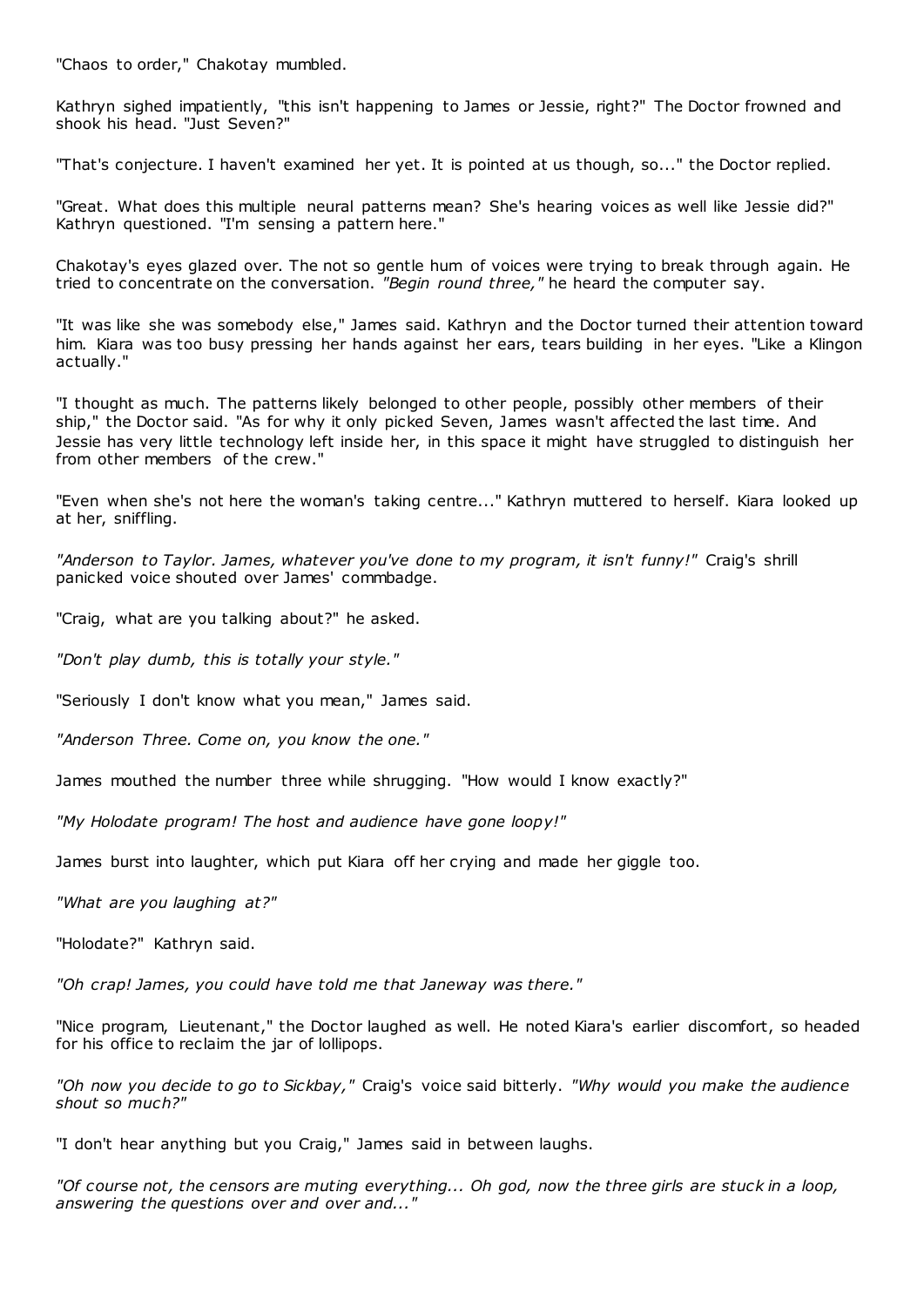"Here's a wacky idea. Turn the program off and walk out," James suggested.

*"Wait, that's a new one. They want to re-align my what?"* Craig sounded pretty panicked at this point.

"Oh for god's sake," Kathryn growled as she marched over to grab James' commbadge from him. Her thumb tapped it aggressively to cut the panicked Lieutenant off. "You do this?"

"Where are...?" the Doctor meanwhile complained in his office. He seemed to spot something on the floor, he knelt down to grab it.

James' eyebrow raised, an incredulous smile grew. "I don't even get it."

Chakotay also made his way over to him, only he did it a lot less urgently than Kathryn did. A dazed expression on his face, eyes scanning something in front of him rapidly. It reminded James of the incident on the Bridge. His first instinct was to scoop Kiara up from the biobed first, and then he slid off it himself.

"Chakotay?" Kathryn said warily. She only saw Chakotay's approach, only noticing what James was doing when he tried to hand her daughter over. Kathryn noticed his wide, terrified eyes and quickly grabbed her. He promptly began to stumble backwards towards the door.

The little girl in her arms whined and grabbed her head again. "Again?" Kathryn whispered, while glancing back and forth between the two men. Kiara's cries picked up in volume so she focused on her as well. "All three, at the same time?"

Chakotay mumbled incoherently while still on approach towards James, who had backed himself into the wall.

"It's not real, try to focus," Kathryn said to the Commander, but she directed it at all of them. All while stroking her daughter's back to comfort her. "What are they saying?"

The question stopped Chakotay in his tracks. He groaned, frustrated and terrified. "I don't know, it's too loud. Fast."

"Mummy, head hurts," Kiara cried up at her.

Kathryn heard the doors to Sickbay opened. She didn't have to look, but she glanced towards it anyway in time to see James rushing through them. "Doctor!" she growled.

The hologram straightened back up holding an empty glass jar. He frowned, "Naomi, why, the whole jar?"

"Doctor!" Kathryn shouted, startling the life out of him. Of course he dropped the jar in his shock. He ran back in, unable to make eye contact with her in case doing so would delete him. "All three of them started to hallucinate, hear things."

The Doctor chose Kiara to scan first. By the time he grabbed the tricorder and pointed it at her, she snuggled into her mother, her cries turned into light sniffles. "I... I don't understand. She's fine. Slight adrenaline increase, nothing more." He dared to turn and check on Chakotay as he tightly grasped his head.

Chakotay's knees buckled, he dropped down onto them, his body hunched over as his fingers tightened their hold on his skull. The Doctor quickly knelt down to aid him.

Kathryn made sure to turn herself in such a way so Kiara couldn't see this. All while trying to mask her concern with a slight scowl. "Should I replicate another jar of sweets, Doc, I'm sure that will help." The Doctor responded with a tired sigh.

#### **Cargo Bay 2:**

"I'm afraid I don't understand," Seven said plainly, eyebrow raising quizzically.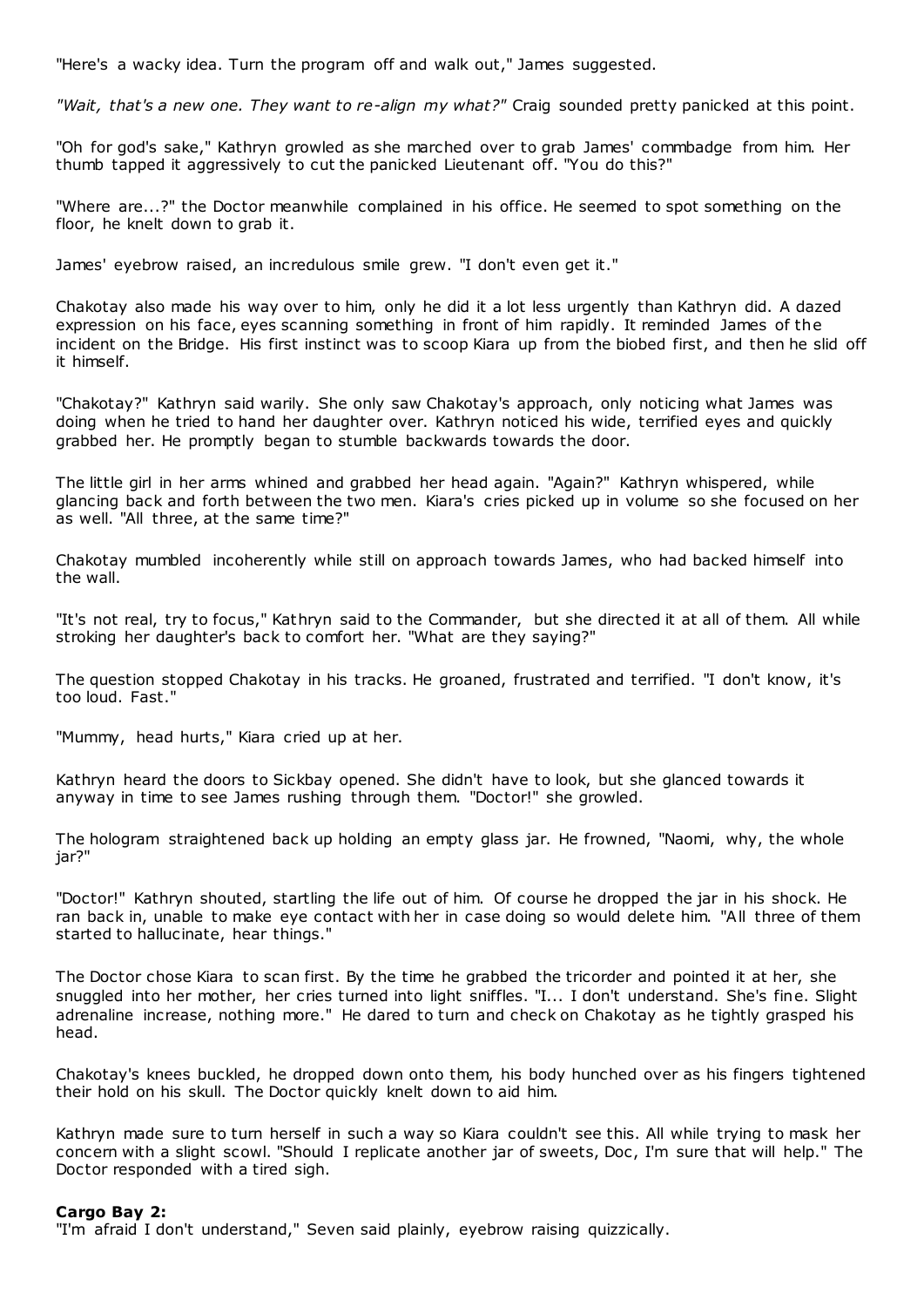Naomi giggled, her eyes wider than normal. In her arms were a pile of different kinds of lollipops and sweets. "Slumber party, slumber party fun."

"Slumber? Isn't it lunch period?"

"Oooh, lunch party, lunch party!" Naomi actually jumped up and down. "We can have a picnic . I have sweeties." She gestured to the sweets by lifting her arms up abruptly, dropping some of them. "I bring the sweeties to picnic ."

"Ingesting that many sugar products is not good for you."

Naomi's hyper eyes quickly changed to furious. "Picnic sweeties!" she roared.

"Perhaps..." Seven hesitated, the child's behaviour actually making her freaked out for once. "If I replicate some nutritional supplements it will balance that out."

"Boring," Naomi sang, then stuck her tongue out at the ex drone. "Oooh, scavenger hunt. I'll go first." She ran off towards the barrels, leaving a trail of sweets behind. Seven watched her with wide eyes.

The Cargo Bay doors opened before she could pursue and stop the child. The Thompson and Foster half of Team One entered with another team. All of them had phasers holstered in their belts. They stopped, hesitating slightly on seeing her. Thompson elbowed Foster in the ribs, gesturing his eyes in her direction.

"Fine," Foster whispered. He lead the charge toward her, he started to shake terribly. "Seven?" he squeaked.

"Yes?" Seven said curiously.

"You er... are to be taken into custody for the attack in um... Engineering," Foster said.

Seven frowned, she was confused and it wasn't the first time today. Each time made her feel even more unsettled. "Attack? I do not recall any attack."

"It's all right, we've all slapped an apparent hottie's bum when we're drunk and regretted it later because they weren't so. I could tell you some stories," Thompson sniggered. Everyone stared at him in disgust, even Seven did.

"Anyway..." Foster tried to change the subject back.

"Hottie's, bum?" Seven said in her usual tone. Both words sounded funny coming from her, the unknown team tried not to laugh. "I was not drunk."

Foster groaned, "there were no bums, hot or otherwise!" He quickly composed himself, "witnesses claim you did grab someone's arm and threatened them. We have to take that seriously... right guys?"

The team all stopped sniggering. Thompson still smirked away though. "Yes, seriously," one unknown piped up.

"Why is it only funny when it happens to men? It's equally bad, at least," Foster complained.

Thompson tried to put on a serious face, "you're absolutely right. It's only funny when it happens to Taylor."

Seven looked a little unnerved on hearing that. "I do not recall... Very well. How long will I remain inactive?"

"We er, don't know. We were only instructed to take you to Sickbay for examination," Foster replied.

"I see. I believe my regeneration parameters will be informative," Seven said.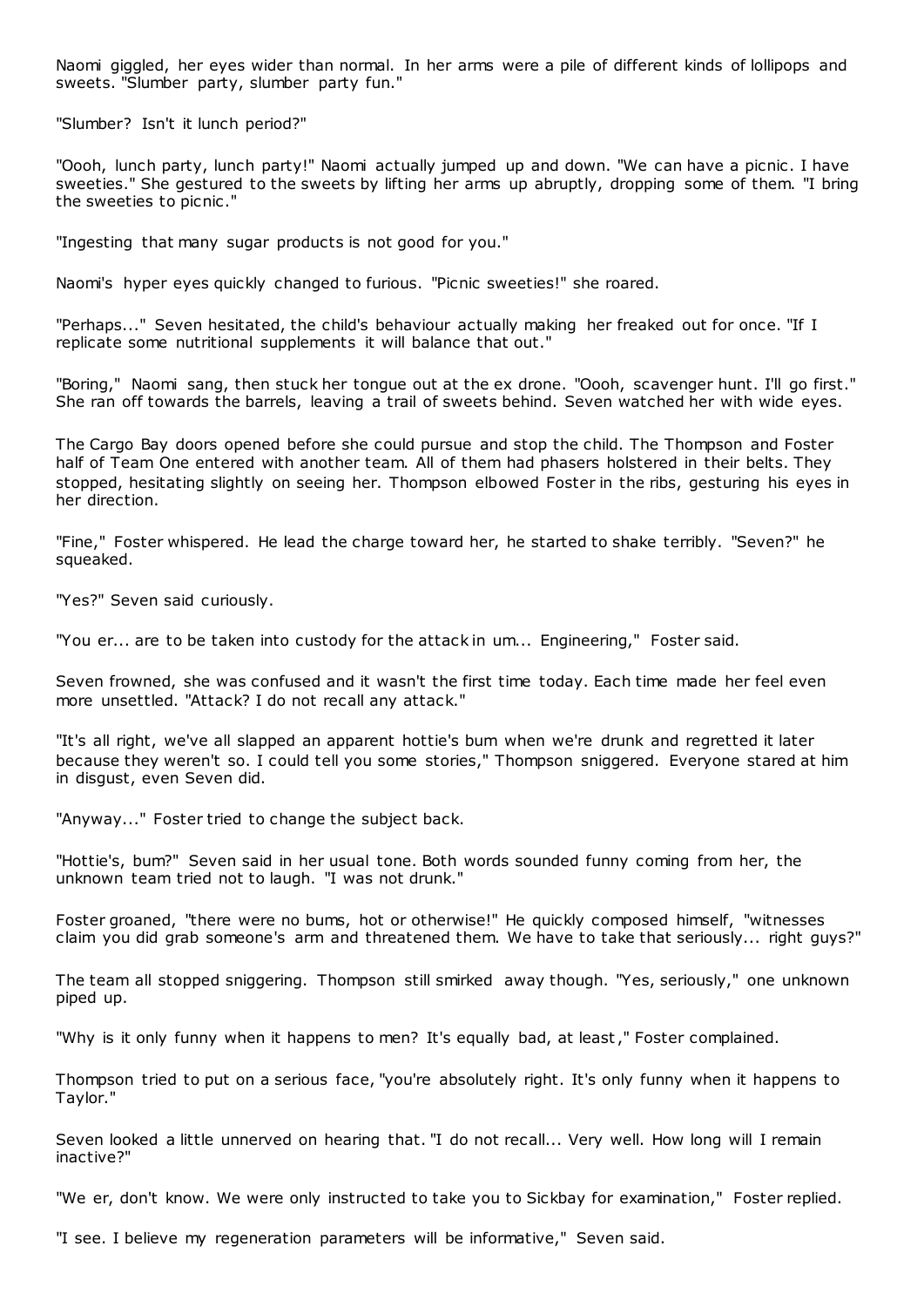"Oh, we're going with the sleep walking defence. I would too," Thompson sneered. Foster gave him a skunk eye for it.

Seven assumed they were letting her proceed, so she walked over to her console opposite her alcove. In the corner of her eye she saw Naomi peeking out from behind a barrel. When she noticed she had been seen the hyper girl ducked back down.

Another tap activated a Borg like forcefield around the Security types. Seven strode away towards one of the Borg pillars, and began to tap on the panel there.

"Security alert," Foster panicked, tapping his commbadge.

*"Elaborate,"* Tuvok's voice said out of it.

"Seven of Nine's resisting arrest, she's put a forcefield around us," Foster reported.

*"Standby. I will send another team. Miss Rex, disable the forcefield."*

*"Okeydoke,"* Jessie's voice responded.

Seven looked over her shoulder towards the barrel from before. "Naomi Wildman!" she barked.

Naomi hurried over and put her hands on her hips. "Seven of Nine!" she barked back.

Seven ignored her tone for now. "Watch this sequence closely. You will need to enter it exactly."

"Is it a game?" Naomi asked, her eyes narrowing suspiciously. "I'll know if it's not."

"Yes," Seven lied. Naomi's whole face lit up, she then nodded. "Watch carefully," Seven repeated before typing in the commands slowly. "When the light flashes, you begin. Understand?"

"Pfft, that's easy. I bet Thompson can do it," Naomi scoffed.

Thompson took a few seconds to notice his ears were burning, and a few more to realise what she said. "Hey!"

Seven walked away towards another barrel, which she immediately opened. The Security team looked worried when she pulled a phaser rifle out of it.

The light on the console started to flash. Naomi stared at it intently as if it were Neelix trying to serve her the birthday cake he made. Her hand reached out to enter the commands.

#### **The Bridge:**

Jessie pulled a face as she worked quickly on the Opps station. "Um, what kind of Borg encryption code is 'more lollipops'?"

Tuvok didn't know where to begin with that. Even his eyebrow had nothing and remained still.

"She's activating the transporters," Jessie said.

#### **Engineering:**

Armed with the phaser rifle under her chest, Seven rematerialised near the warp core. She took aim at the first crewmember she saw.

"Um, what the fu..." they had time to say before they were shot.

### **Bridge:**

"Phaser fire in Engineering," Jessie quickly reported.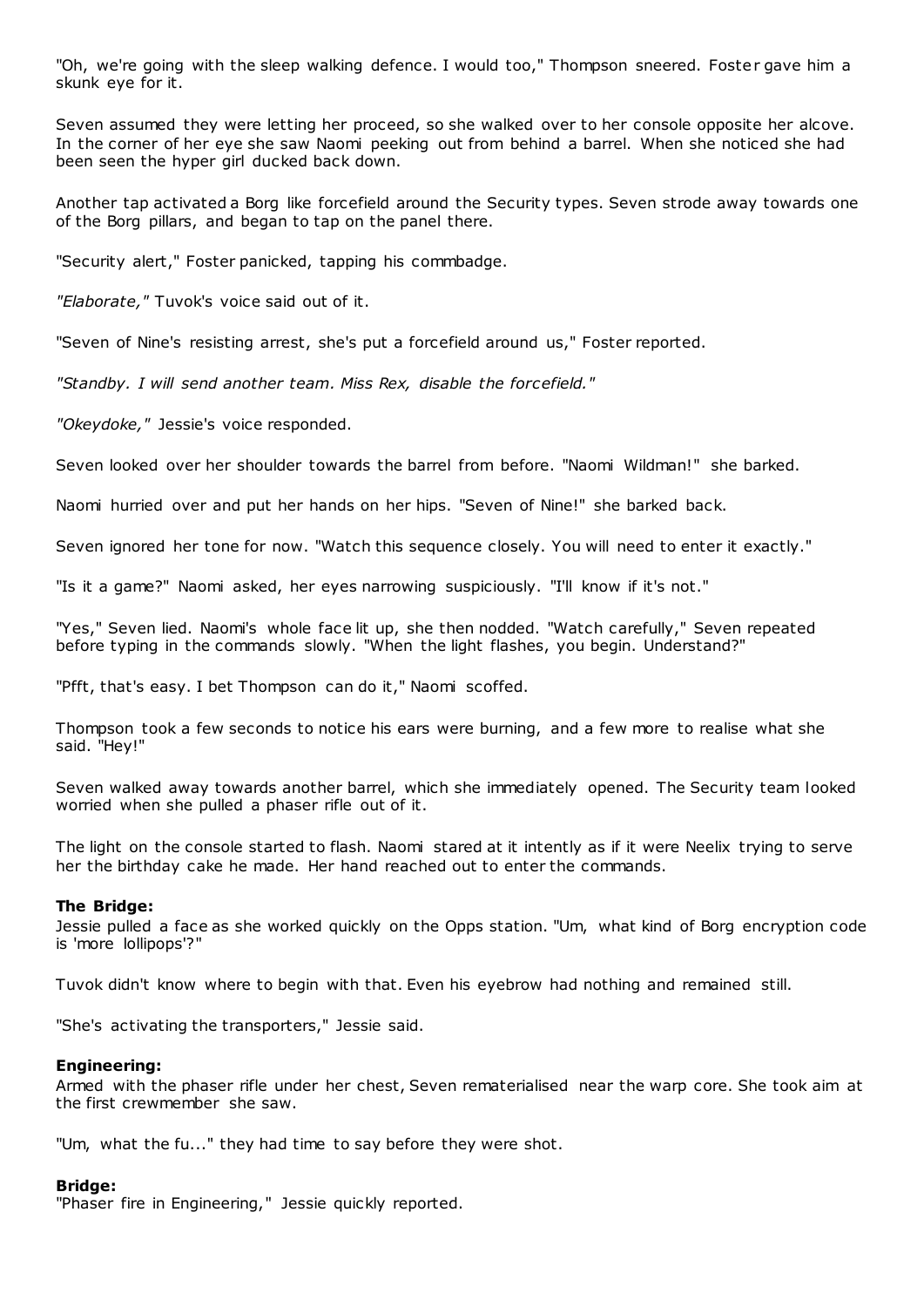Tuvok seemed almost annoyed at this. "Bridge to all on duty Security personnel..."

#### **Engineering:**

Only the sound of the warp core humming remained once Seven was finished. She cooly headed over to one of the panels surrounding the core, placed the rifle on the banister and began to work.

The silence soon was broken by the doors opening. Her head and the rifle darted in that direction. A frown settled on her face when all she saw was the doors closing again. No one was there.

She didn't hear anyone's footsteps, not even a shadow. Her only clue to an intruder was the brief mirror image cast in her work station. Seven swung around and scowled, "you?"

#### **The Bridge:**

Kathryn stomped out of the turbolift, bringing with her an ice cold gust of air. "What the hell has that attention seeker done now?"

Kiara ran out as well and around her. She stopped beside her mother so she could copy her tight arm folding stance. "Yes, what da hell has bimbo done naow," she even copied her mother's infamous hard W'd now.

Tuvok stared blankly down at the girl, while the rest of the Bridge quietly laughed to themselves.

"I couldn't be more proud," Kathryn beamed down at her daughter. When she returned to staring at everyone else her iciness flashed back. "Well? Something about phasers and Engineering."

"I sent a few Security teams to apprehend Seven of Nine to get her to Sickbay," Tuvok began to explain. Kathryn's stare was even making him sweat nervously.

*"Team One to Tuvok."*

Tuvok slapped his commbadge a little harder, and quicker than normal. "Yes, go ahead Mr Foster."

*"We've got her, she's down. We've beamed her to Sickbay. I assume you'll want a forcefield around her there?"*

Kathryn grunted, narrowing her eyes at her Security Chief. "Hmm, that's a tough one. Do you want me to..."

"Affirmative. Maximum level," Tuvok answered the first question, then tapped his commbadge. "The threat has been contained Captain. How is the Commander?"

"Hmm," Kathryn said without blinking for a good thirty seconds or so. "Three crewmembers suffering from delusions. It's clear what we're dealing with."

Jessie looked confused, she wasn't the only one. "Chaotic Space, but we already knew that."

"No," Kathryn groaned impatiently. "They all have something in common, something..."

The turbolift doors opened once again. "Third time's a charm," James commented as he stepped out of it. He had to stop to avoid walking into both Kathryn and Kiara.

Kathryn looked over her shoulder, "third, what?"

"What?" James said as his eyes shifted from one side to the other.

"Three. Everything's in three's. It's another message. This proves it. Someone's trying to communicate with us," Kathryn said.

Tuvok's eyebrow finally knew what to do and raised. "I believe in Human terms you have skipped to the last chapter of the book, Captain."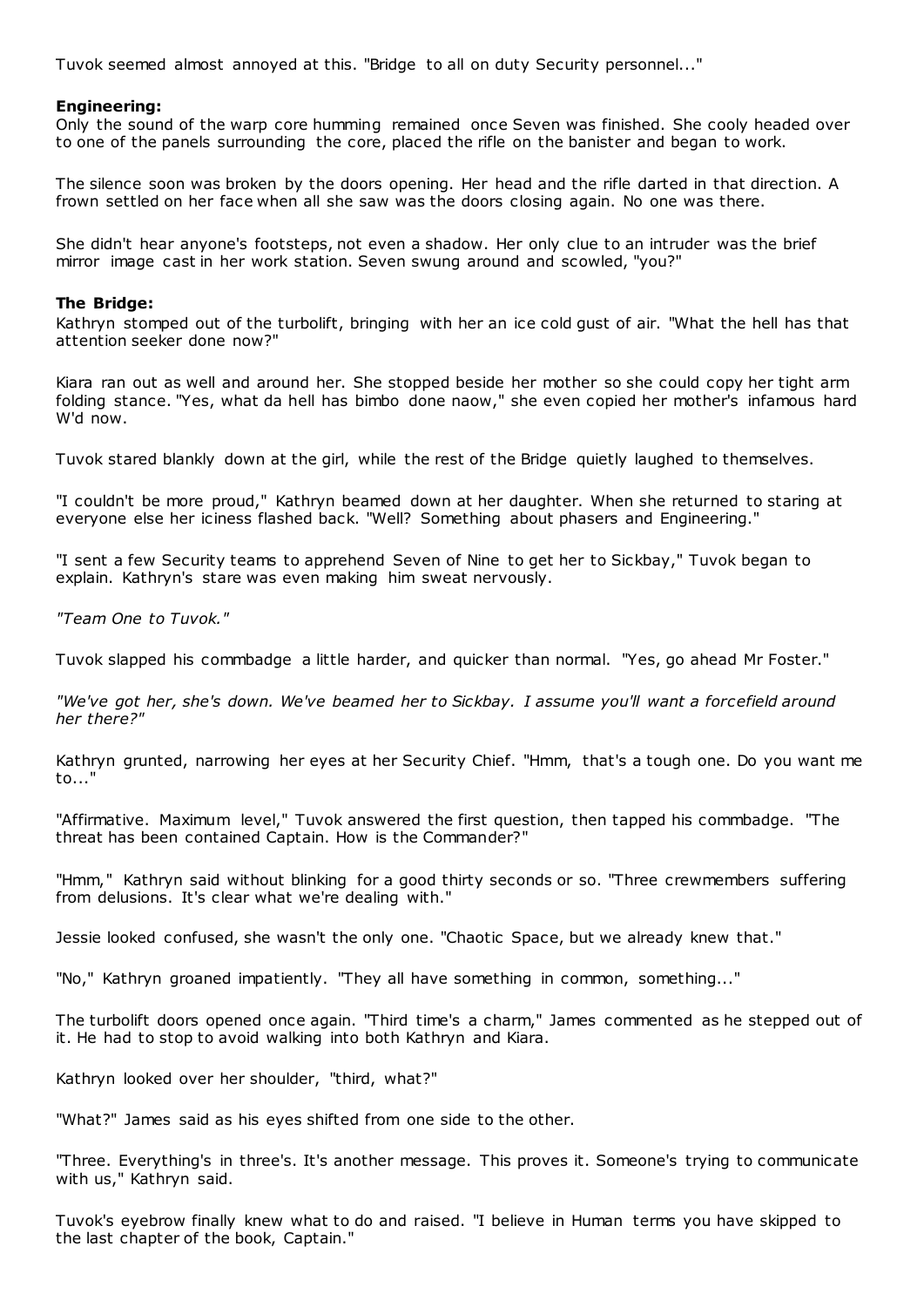"Think about it," Kathryn sighed angrily. "Kiara's voices. Chakotay's boxing match. James' father visions."

Jessie's eyes widened while James visibly winced again. "James' what?" she asked.

"Wouldn't Seven make four crewmembers?" Tuvok questioned.

"Craig's Holodeck program, Anderson Three, malfunctioning. He mentioned three girls, an audience and a host," Kathryn continued like she wasn't interrupted.

Jessie smiled, "do I want to know?" James nodded.

"Three major incidents involving the three. Holodeck, Bridge and then Sickbay. All at the same time, which is why I think Seven's is a separate issue. James said something about going *that way*. Craig mentioned censors," Kathryn said. "Somebody lives here and they're trying to tell us how to escape. They distorted the Borg's interlink signal, but didn't foresee the damage it would do."

"Sounds like they're trying to destroy people, not help them," Jessie said.

Tuvok thought about it for a moment, "the graviton shear will only keep increasing. Our shields will not hold indefinitely. Our sensors cannot find a way out. Their efforts would merely speed up the process.'

"Exactly. Why go to all the trouble?" Kathryn said. "Chakotay agreed as well. The Doctor was against it, but he's fully activating the gene. We should get the full message soon enough."

"I had a feeling this episode was going to end like the original," Jessie muttered.

"Oh, time for some J/C action at last. The shippers are getting hungry," James said sarcastically.

"I'm right here, Ensign," Kathryn said angrily.

James shrugged, "yeah true. Chakotay's not, so who else is going to feed the crew their shippy scrap dinners."

Kathryn's eyes shifted nervously. "How did you... that's disgusting, I wouldn't do that."

"I'm sure as hell not going to volunteer to be the J part either," James said as if she said nothing.

Kathryn gritted her teeth, "yes, that's hilarious James. I'm laughing on the inside."

Jessie tried not to laugh. She realised something, which worked a treat. "Oh, my name begins with J too. Eew."

"All right, someone take the helm before I actually consider bringing Paris back," Kathryn snapped at them both.

James sighed, "okay," he walked around her to head for the helm. "I may need ten minutes to clean it up first."

Kathryn stared at him, one nostril twitching upward, and eyes narrowing. A few people laughed quietly.

James sat down while pulling a face himself. "I meant... something else entirely." He quickly keyed something in to remove what looked like a photo of B'Elanna in the background of the controls. Then he wiped a few crumbs off with his arm. "You guys are terrible."

"Mmm hmm," Kathryn said, not fully believing him. She made her way over to her chair to get ready for the trip out of the anomaly. Kiara hurried over to sit in her dad's. "We're ready. Standby for the instructions."